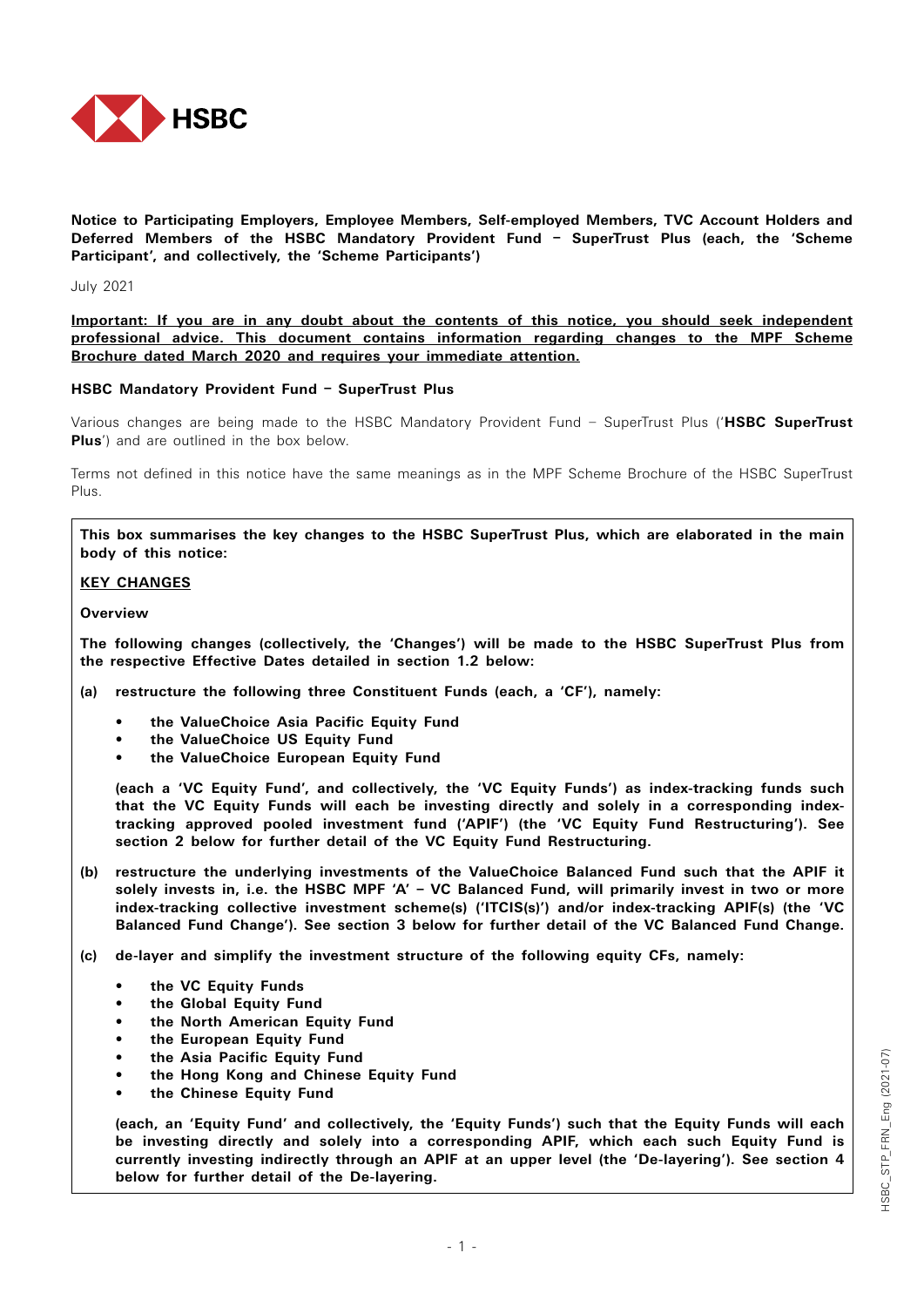**(d) change the names of the affected CFs in response to the VC Equity Fund Restructuring or the VC Balanced Fund Change (the 'Name Change') as detailed in section 1.1 below.**

#### **Impacts**

- **(e) The De-layering, in itself, will not cause material changes to the investment policies of the Equity Funds. The investment objectives of the Equity Funds will not be affected by the De-layering in itself.**
- **(f) However, the investment objectives and balances of investments of the VC Equity Funds and the ValueChoice Balanced Fund will be changed after the VC Equity Fund Restructuring and the VC Balanced Fund Change respectively. Please refer to Appendix 1 for details of the changes to the VC Equity Funds and the ValueChoice Balanced Fund.**
- **(g) Following the VC Equity Fund Restructuring and the VC Balanced Fund Change, the HSBC SuperTrust Plus will consist of a more comprehensive offering of CFs, with a suite of funds that are index-tracking or otherwise primarily investing in passively managed funds as building blocks. This can facilitate the Scheme Participants to better differentiate the VC Equity Funds and the ValueChoice Balanced Fund from other CFs on our MPF platform to make the investment choices meeting their own investment styles, risk tolerance levels and personal circumstances.**
- **(h) In addition, we consider that the De-layering can simplify the investment structure for each of the Equity Funds, thereby enhancing investment, administrative and operational efficiency.**
- **(i) We therefore confirm that the Changes will not have any adverse impact on the HSBC SuperTrust Plus or the interests of the Scheme Participants. We also confirm that the Changes will be in the interests of the Scheme Participants and the interests of the Scheme Participants will be adequately protected and will not be prejudiced by the Changes.**
- **(j) Costs associated with Changes will be borne by the Trustee and the Sponsor, to be agreed between themselves and not be borne by HSBC SuperTrust Plus or Scheme Participants.**

**Actions required of Scheme Participants**

- **(k) No action is required of the Scheme Participants to effect the Changes.**
- **(l) A Scheme Participant who does not wish to be affected by the Changes may exit the respective affected CF(s) or transfer out of the HSBC SuperTrust Plus to another Registered Scheme in such manner and within such timeframe as set out in section 8 below.**
- **(m) If an affected Scheme Participant does not take any action and, in respect of an affected Scheme Participant who is an Employee Member, the Participating Employer also does not elect to transfer out of the HSBC SuperTrust Plus, then the Scheme Participant's account balance invested in the relevant affected CF(s) and/or new contributions and/or accrued benefits transferred from another Registered Scheme (as the case may be) will continue to invest in the relevant affected CF(s).**
- **(n) No fees, penalties, bid/offer spread or other transaction costs will be charged or imposed on any switching between CFs or transfer out of the HSBC SuperTrust Plus.**

#### **FEE RE-ALIGNMENT**

**(o) Separately, the management fee rate of the CFs will be re-aligned, while the total management fee rate to each CF remain unchanged with no impact on the Scheme Participants. See further details in section 9 below.**

**\*\*\***

**If you have any questions in relation to the Changes set out in this notice, please contact the HSBC MPF Employer Hotline +852 2583 8033 or HSBC MPF Member Hotline +852 3128 0128.**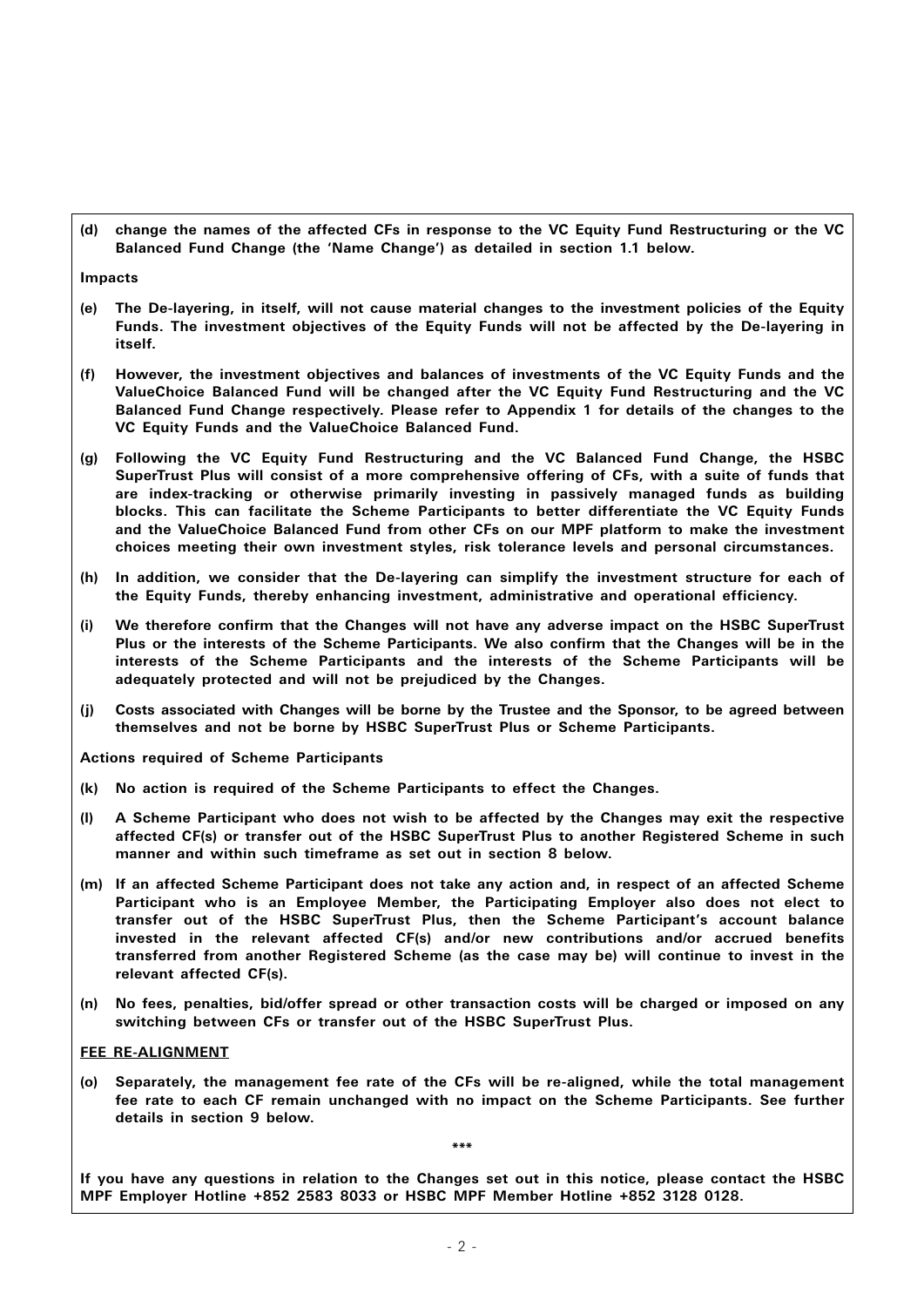#### **1. Overview**

- 1.1. We have conducted a review of our MPF platform's offering of CFs with a view to enhancing the comparability between the actively and passively managed CFs. In furtherance of this endeavour, we have decided to implement the following Changes:
	- (i) VC Equity Fund Restructuring: restructure the VC Equity Funds into index-tracking funds such that the VC Equity Funds will each be investing directly and solely in a corresponding index-tracking APIF
	- (ii) VC Balanced Fund Change: restructure the underlying investments of the ValueChoice Balanced Fund such that the APIF it solely invests in, i.e. the HSBC MPF 'A' – VC Balanced Fund, will primarily invest in two or more ITCIS(s) and/or index-tracking APIF(s)
	- (iii) De-layering: de-layer and simplify the investment structure of the Equity Funds such that the Equity Funds will each invest directly and solely into a corresponding APIF
	- (iv) Name Change: change the names of the following affected CFs in response to the VC Equity Fund Restructuring or the VC Balanced Fund Change as set out below:

| <b>Affected CFs</b>                  |                                                                                                                   |  |
|--------------------------------------|-------------------------------------------------------------------------------------------------------------------|--|
| <b>Existing name</b>                 | New name                                                                                                          |  |
| ValueChoice Asia Pacific Equity Fund | ValueChoice Asia Pacific Equity Tracker Fund                                                                      |  |
| ValueChoice US Equity Fund           | ValueChoice North America Equity Tracker Fund                                                                     |  |
| ValueChoice European Equity Fund     | ValueChoice Europe Equity Tracker Fund                                                                            |  |
| ValueChoice Balanced Fund            | ValueChoice Balanced Fund<br>Note: There is no change to the English name<br>but the Chinese name will be changed |  |

1.2. To smoothen the transition for the purposes as set out in section 5.2 below, the Changes will take place in tranches in the manner as follows:

| <b>Affected CFs</b>                                                                                         | <b>Effective Dates</b> |  |
|-------------------------------------------------------------------------------------------------------------|------------------------|--|
| De-layering:                                                                                                |                        |  |
| Equity Funds excluding the VC Equity Funds                                                                  | 5 November 2021        |  |
| VC Equity Fund Restructuring (together with the Name Change<br>and the De-layering of the VC Equity Funds): |                        |  |
| ValueChoice Asia Pacific Equity Fund                                                                        | 12 November 2021       |  |
| ValueChoice US Equity Fund<br>∣∙                                                                            | 19 November 2021       |  |
| ValueChoice European Equity Fund<br>۰.                                                                      | 26 November 2021       |  |
| VC Balanced Fund Change (together with the Name Change                                                      |                        |  |
| of the ValueChoice Balanced Fund):                                                                          |                        |  |
| ValueChoice Balanced Fund                                                                                   | 3 December 2021        |  |

 Each reference to 'Effective Dates' means the Effective Date in respect of the relevant affected CF(s). Details of this arrangement are set out in section 5 below.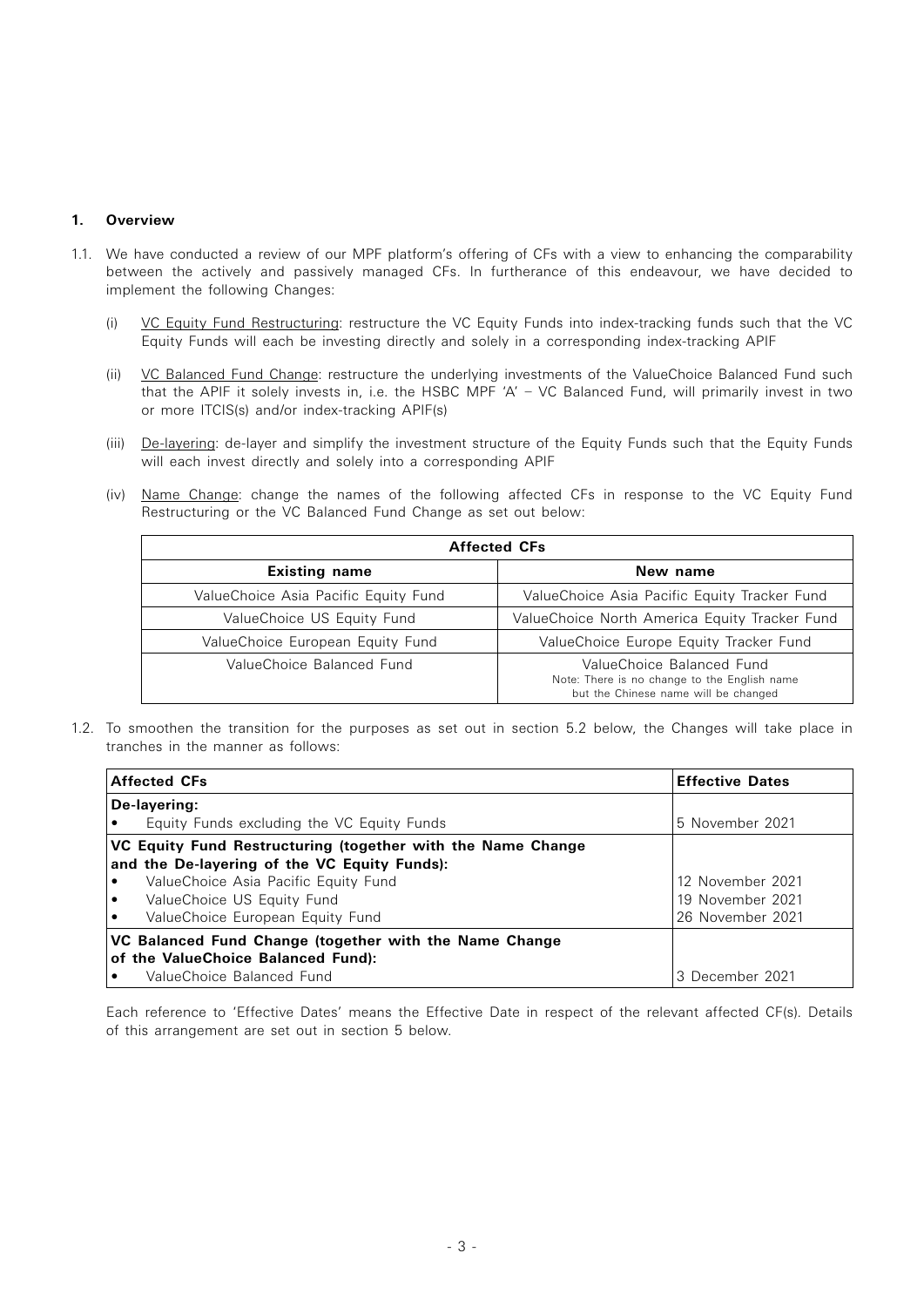# **2. VC Equity Fund Restructuring**

2.1. Under our MPF platform, there currently exist offering of CFs with investment objectives and policies similar to the VC Equity Funds (collectively, the '**Comparable CFs**'). The table below sets out the VC Equity Funds and the corresponding Comparable CFs. While the ValueChoice US Equity Fund and ValueChoice European Equity Fund have a preference towards ITCISs and the ValueChoice Asia Pacific Equity Fund invests in a feeder fund APIF, each Comparable CF is actively managed and invests in an APIF that is a portfolio management fund. Despite these differences, there is a certain degree of similarities and overlaps in the investment objectives and policies.

| <b>VC Equity Funds</b>               | <b>Comparable CFs</b>      |
|--------------------------------------|----------------------------|
| ValueChoice Asia Pacific Equity Fund | Asia Pacific Equity Fund   |
| ValueChoice US Equity Fund           | North American Equity Fund |
| ValueChoice European Equity Fund     | European Equity Fund       |

2.2. After the VC Equity Fund Restructuring, each VC Equity Fund will be restructured as an index-tracking fund, investing directly and solely in the respective corresponding APIF as follows:

| VC Equity Funds with the Name Change                   | <b>Corresponding APIFs</b>                         |
|--------------------------------------------------------|----------------------------------------------------|
| ValueChoice Asia Pacific Equity Tracker Fund           | HSBC Pooled Asia Pacific ex Japan Equity Index     |
| (currently named ValueChoice Asia Pacific Equity Fund) | Tracking Fund (restructured from an existing APIF) |
| ValueChoice North America Equity Tracker Fund          | HSBC Pooled North America Equity Index Tracking    |
| (currently named ValueChoice US Equity Fund)           | Fund (to be launched on 19 November 2021)          |
| ValueChoice Europe Equity Tracker Fund                 | HSBC Pooled Europe Equity Index Tracking Fund      |
| (currently named ValueChoice European Equity Fund)     | (to be launched on 26 November 2021)               |

2.3. The VC Equity Fund Restructuring will provide our MPF platform with a suite of funds that are index-tracking funds and actively managed funds, investing in the same markets. This can facilitate the Scheme Participants to better differentiate the VC Equity Funds from the Comparable CFs to make the investment choices meeting their own investment styles, risk tolerance levels and personal circumstances.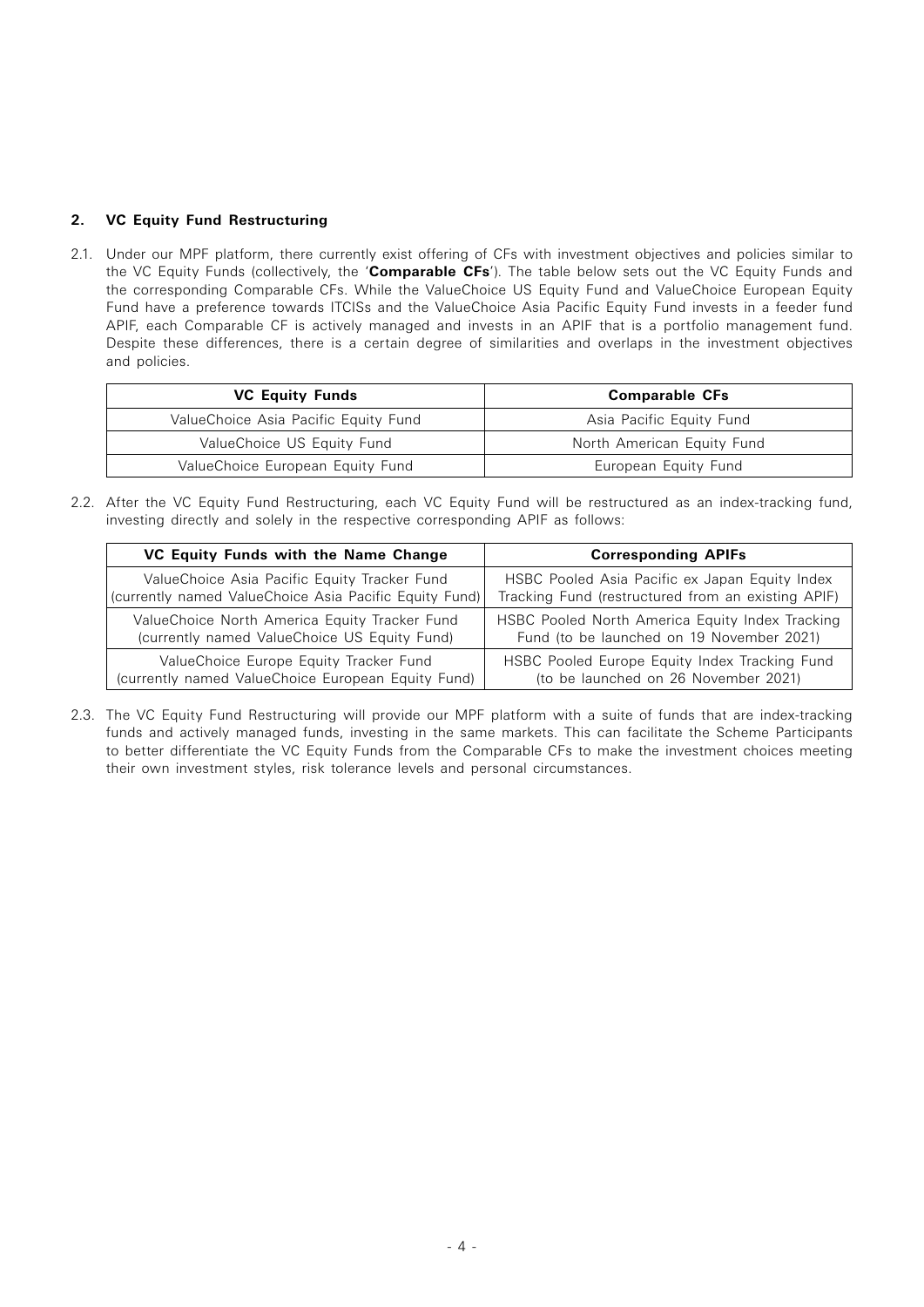2.4. Details of the proposed key changes to the investment objective and policy of each VC Equity Fund are set out in **Appendix 1**. The investment structure for each VC Equity Fund, immediately before and after the VC Equity Fund Restructuring, is set out below:

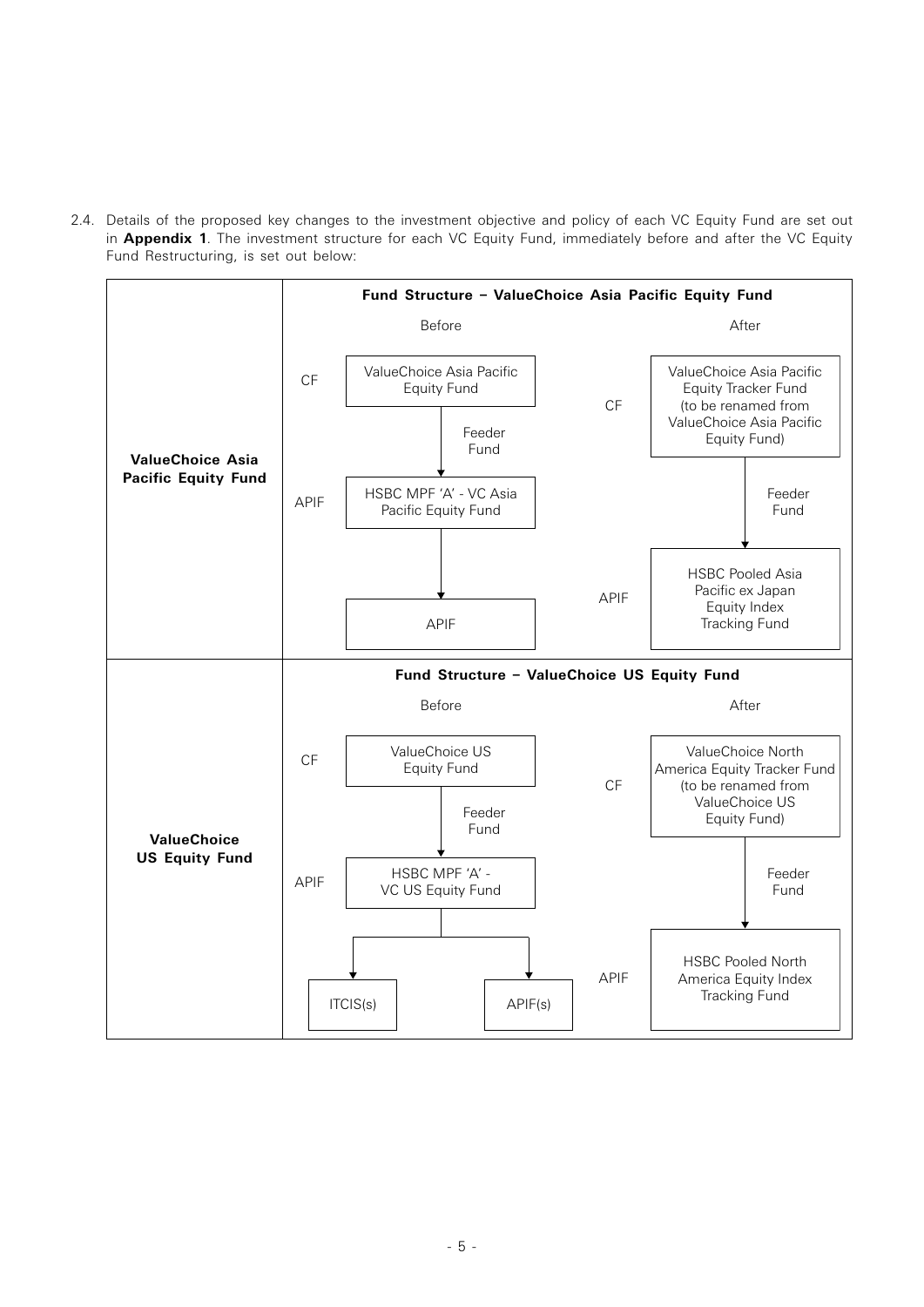

- 2.5. After the VC Equity Fund Restructuring, the VC Equity Funds will, through investment in the corresponding APIFs, invest primarily in securities included in a corresponding FTSE MPF Index using physical replication strategy, to achieve their investment objectives after the VC Equity Fund Restructuring, i.e. to match as closely as practicable the performance of the respective FTSE MPF Indices. The investments of the corresponding APIFs may hold securities that are not included in the corresponding FTSE MPF Indices, to the extent permitted by the General Regulation. Each VC Equity Fund, as an index-tracking fund, will be subject to specific risks on tracking the respective FTSE MPF Index, including the risk that changes in the NAV of the VC Equity Fund are unlikely to fully replicate changes in the corresponding FTSE MPF Index due to, among other things, the fees and expenses payable by the relevant VC Equity Fund, transaction fees and stamp duty incurred in adjusting the composition of the investment portfolio because of changes in the relevant FTSE MPF Index.
- 2.6. Each FTSE MPF Index demonstrates a good representation of its corresponding underlying market with over 80% of market capitalization coverage in general, and is well diversified with 500+ constituents. The FTSE MPF Index Series is based on the FTSE All-World Index Series, a well-established index series. Further information related to the FTSE MPF Index Series can be found on the FTSE Russell website www.ftserussell.com.
- 2.7. In addition, the FTSE MPF Index Series, collectively, is designed to be used as the performance benchmarks for the Hong Kong MPF industry. Securities listing on stock exchanges that are not approved by the MPFA have been excluded from the construction of the indices. Currently, the FTSE MPF Index Series has been adopted to be the industry benchmarks, tracking FTSE MPF Indices to ensure a higher correlation of fund performance versus the MPF industry; thus facilitating better peer comparisons.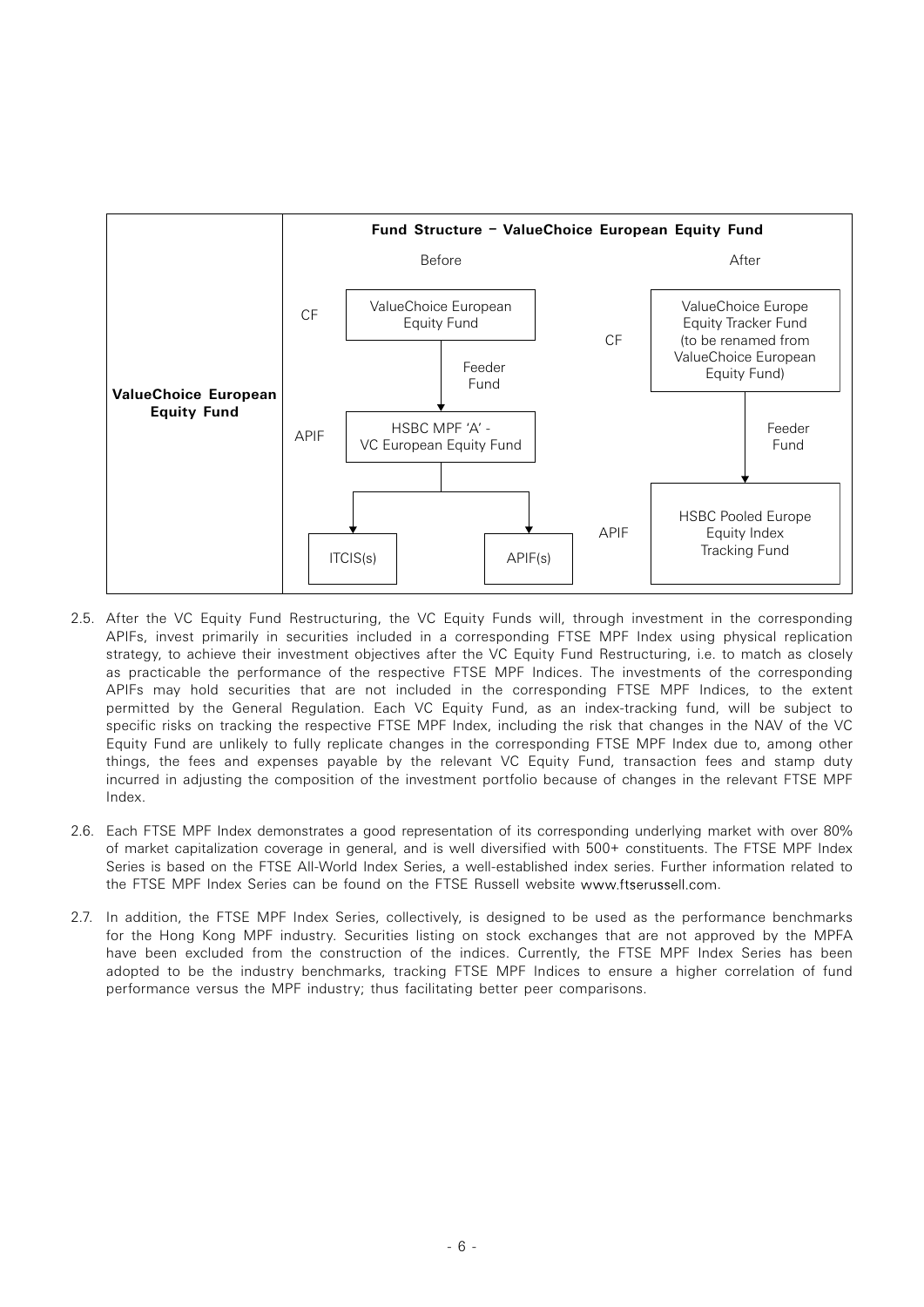### **3. VC Balanced Fund Change**

- 3.1. After the VC Balanced Fund Change, the building blocks of the ValueChoice Balanced Fund will be restructured such that the APIF it solely invests in, i.e. the HSBC MPF 'A' - VC Balanced Fund, will primarily invest in two or more ITCIS(s) and/or index-tracking APIF(s). In addition, after the VC Balance Fund Change, the ValueChoice Balanced Fund's investment objective will be changed from achieving medium-to-high capital growth with medium volatility to long term capital growth, and its investment allocation to equities and equities-related investments will change from 55%-85% to 60-80%.
- 3.2. The VC Balanced Fund Change will result in a set of a fund utilising primarily passively managed funds as building blocks, i.e. the ValueChoice Balanced Fund, and an actively managed fund, i.e. the Balanced Fund, another CF available under the Scheme, for the Scheme Participants to better differentiate and to make the investment choices meeting their own investment styles, risk tolerance levels and personal circumstances.
- 3.3. Details of the proposed key changes to the investment objective and policy of the ValueChoice Balanced Fund are set out in **Appendix 1**. The investment structure of the ValueChoice Balanced Fund, immediately before and after the VC Balanced Fund Change, is set out below:



#### **4. De-layering of the investment structure of the Equity Funds**

4.1. Currently, each Equity Fund invests in an APIF, which in turn invests in one or more underlying APIF(s) and/or ITCIS(s). To simplify the investment structure, after the De-layering, each Equity Fund will invest directly and solely in one corresponding APIF.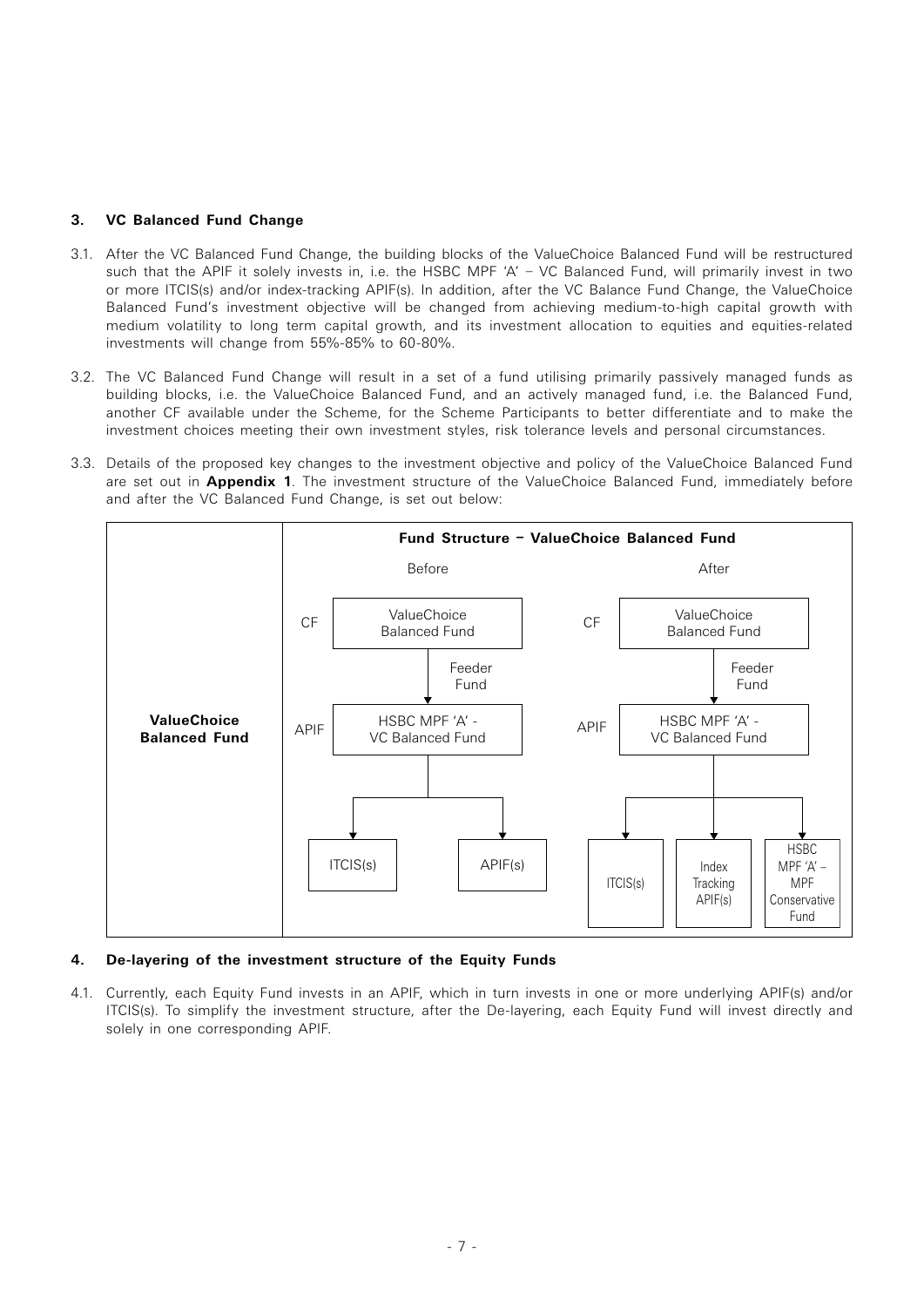4.2. The De-layering, in itself, will not cause material change to the investment policies of the Equity Funds. The investment objectives of the Equity Funds will not be affected by the De-layering in itself. For the structure of the VC Equity Funds immediately before and after the De-layering, please refer to the diagrams in section 2.4 above. As for the structure of the Equity Funds other than the VC Equity Funds, immediately before and after the De-layering, it is set out below:

 Note: For the changes to the investment objectives and balances of investments of the VC Equity Funds after the VC Equity Fund Restructuring, please refer to **Appendix 1**.

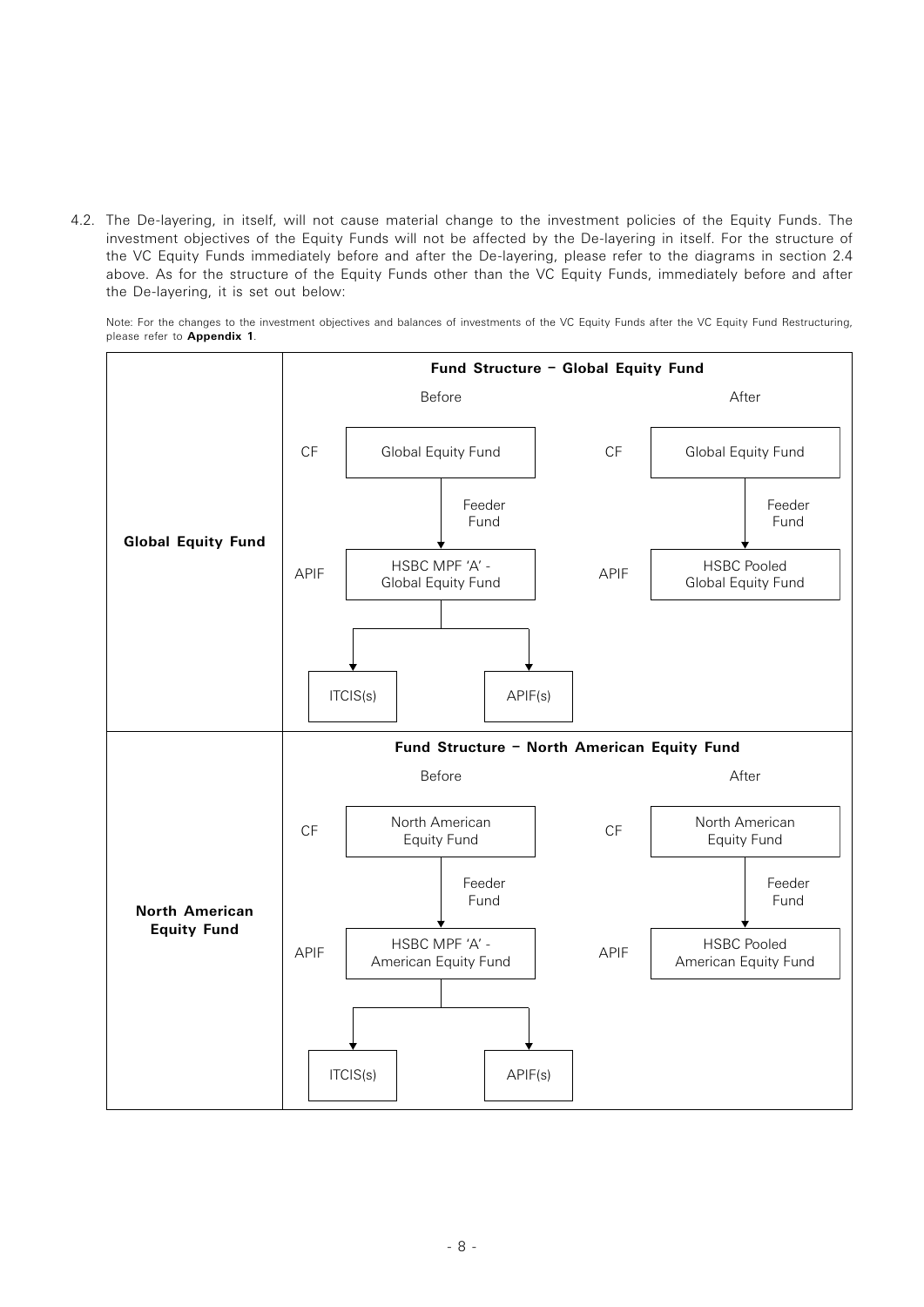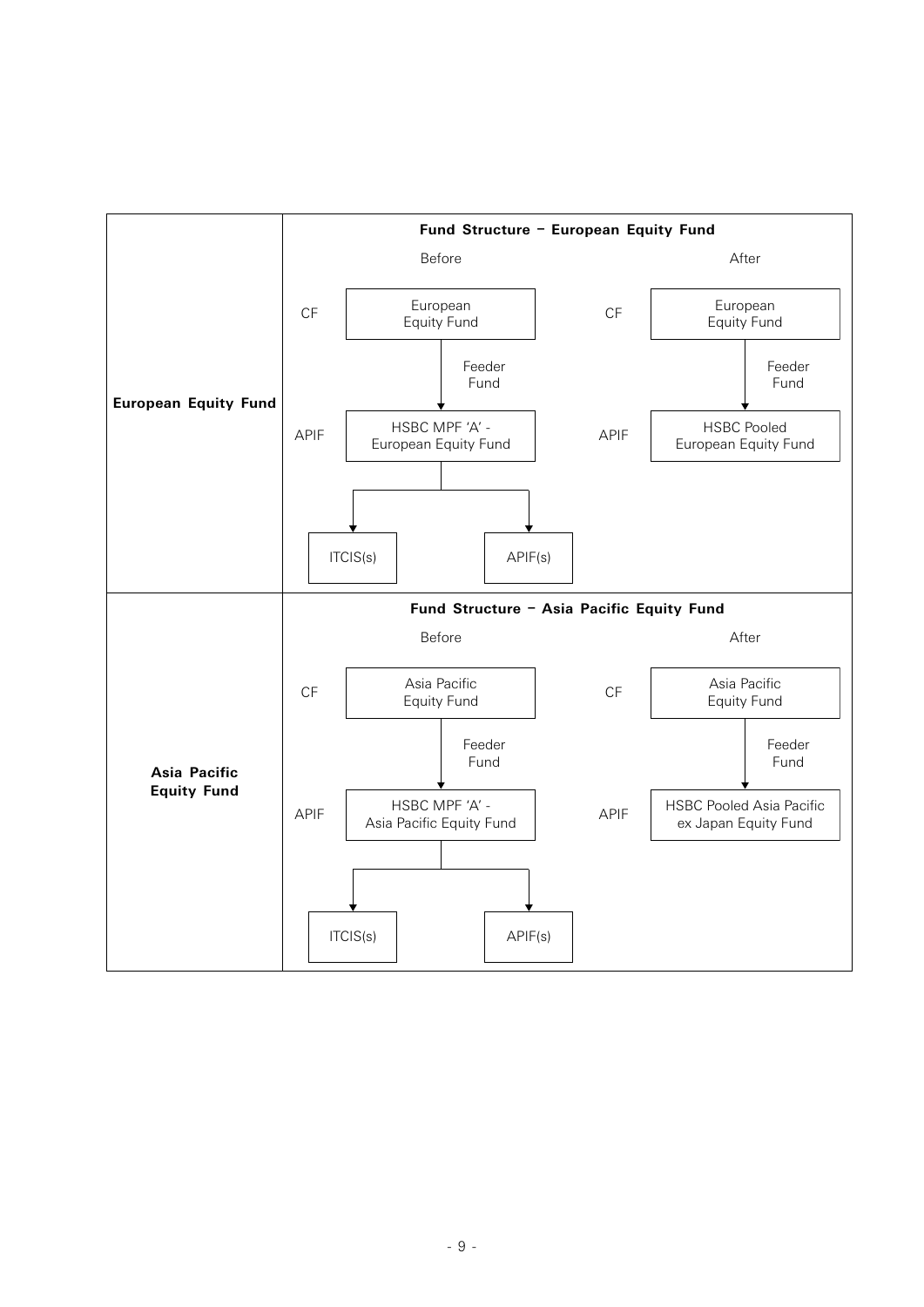

4.3. The De-layering will not apply to the other mixed asset funds or global bond funds on our MPF platform. Unlike the Equity Funds, the mixed asset funds and global bond funds require investments into multiple building blocks for efficient asset allocation.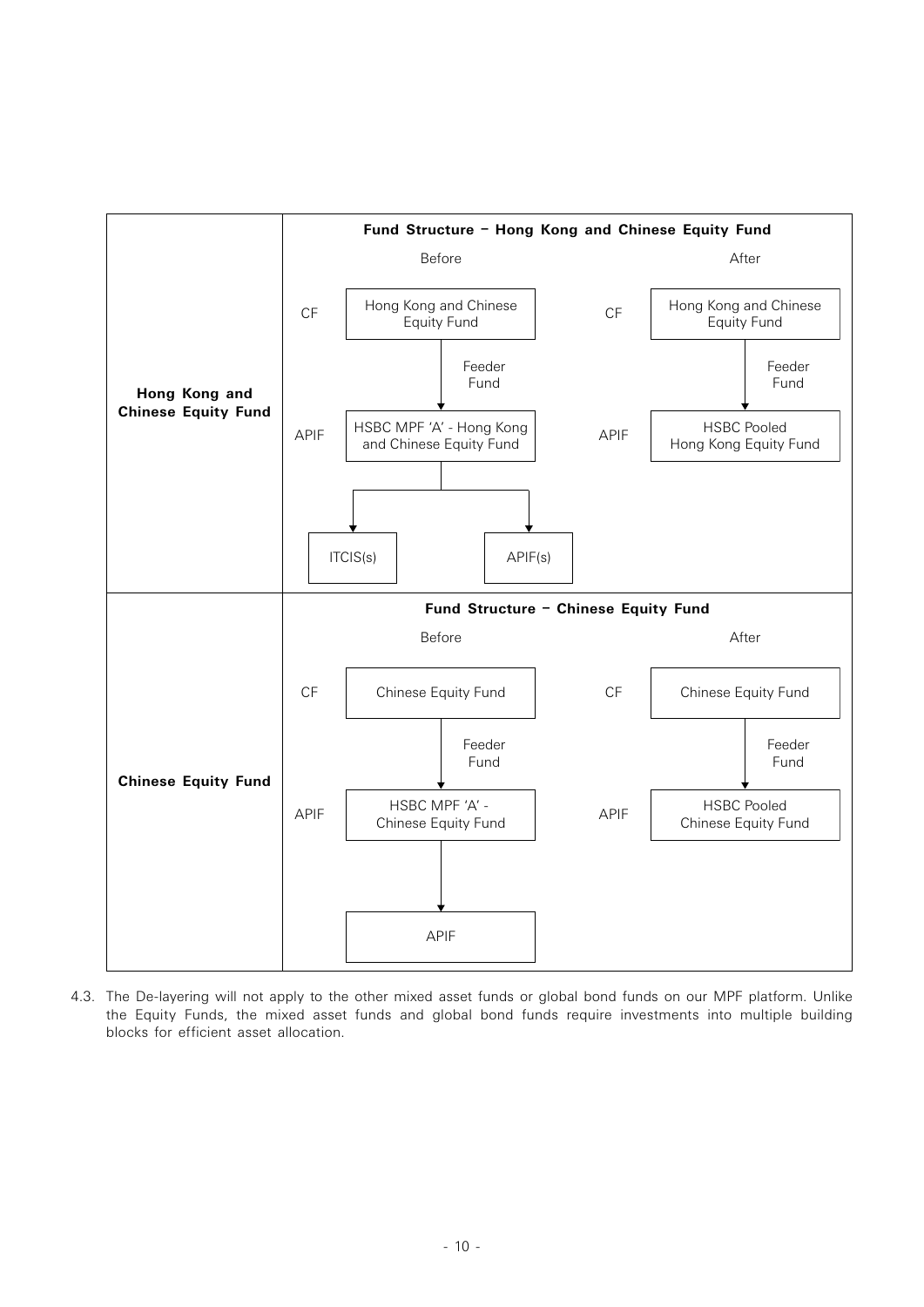#### **5. Effective Dates of the Changes**

- 5.1. The Changes will be implemented in tranches on the Effective Dates specified in section 1.2 above.
- 5.2. We have decided to have staggered implementation because the volume of transactions to be processed for the Changes, whether from an investment perspective (i.e. transacting in the underlying markets for the buy and sell of the relevant securities) or from an operational perspective (i.e. the trade processing and settlement of the buy and sell transactions), will be substantial if the transactions are to take place on the same day. This will impose resources constraints and the increase the transaction volume to exceptionally high level.
- 5.3. The staggered implementation timeline will reduce the potential risk of operational errors as a result the complexity of the Changes and a knock-on impact to the value chain among the affected CFs during the valuation process.

#### **6. Implementation of the Changes**

6.1. No suspension of dealings will be required for the Changes.

#### **Equity Funds**

6.2. The details of the process for implementation of the Changes with regard to the Equity Funds are as follows:

| T (Effective Date) | Step 1 | We, as the trustee of the HSBC SuperTrust Plus, to place redemption orders to<br>redeem all holdings of each Equity Fund in the respective existing APIFs and<br>ITCISs.                     |
|--------------------|--------|----------------------------------------------------------------------------------------------------------------------------------------------------------------------------------------------|
|                    | Step 2 | $ \mathsf{We} $ , as the trustee of the HSBC SuperTrust Plus, subsequently to place<br>subscription orders for units of the relevant APIFs (as illustrated in sections 2.4<br>and 4.2 above) |

6.3. The process will involve, in respect of each Equity Fund, full redemption of the units held in the existing APIFs and ITCISs, and application of all redemption proceeds to subscribe into the respective APIFs. After the De-layering, the Equity Funds will each invest directly and solely in the corresponding APIF without first investing in an extra layer of APIFs. For the fund structure immediately before and after the De-layering, please refer to the diagrams in sections 2.4 and 4.2 above.

#### **ValueChoice Balanced Fund**

- 6.4. The transfer arrangement described in section 6.2 above will not apply to the ValueChoice Balanced Fund. Although the ValueChoice Balanced Fund will continue to invest in the same APIF at the upper level, i.e. HSBC MPF 'A'  $-$  VC Balanced Fund, the underlying investments in which HSBC MPF 'A'  $-$  VC Balanced Fund and therefore the ValueChoice Balanced Fund will be restructured to effect the changes to the investment objective and policy of the ValueChoice Balanced Fund.
- 6.5. We confirm that proper arrangements will be in place to ensure that there will be smooth transition for the VC Equity Fund Restructuring of the VC Equity Funds and the De-layering of the Equity Funds, as well as for the restructuring of the underlying investments of the ValueChoice Balanced Fund. We also confirm that we have sufficient resources and capability to effect the Changes such that the Scheme Participants' interests will be adequately protected.

#### **Rebalancing going forward**

6.6. As a result of the VC Equity Fund Restructuring and the ValueChoice Balanced Fund Change, the investments of the underlying APIF(s) and/or ITCIS(s) of the VC Equity Fund and the ValueChoice Balanced Fund will need to be rebalanced in line with their new investment objectives. Such rebalancing may potentially result in the underlying APIF(s) and/or ITCIS(s) incurring higher transaction costs than before the respective Effective Dates.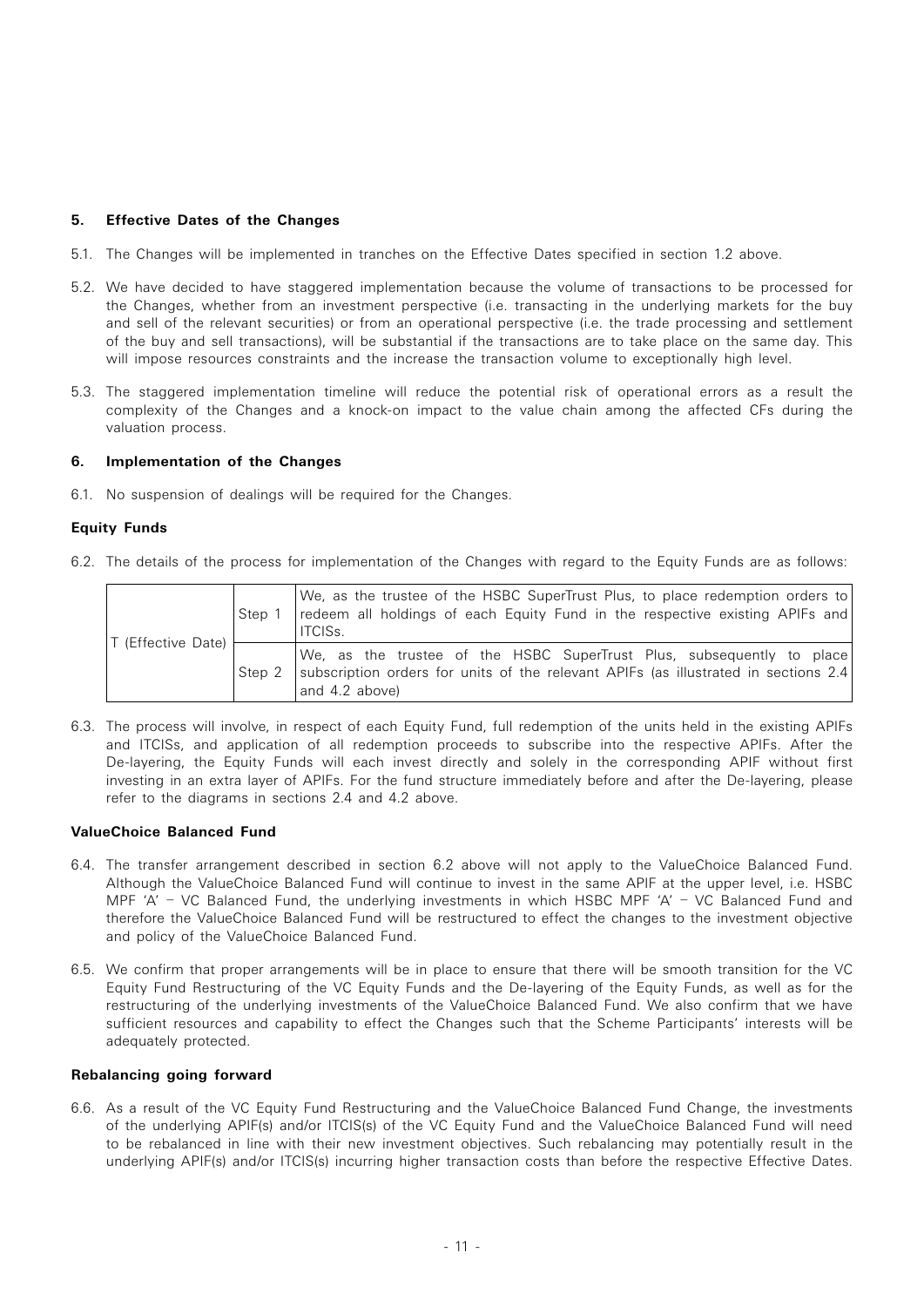#### **7. Impacts of the Changes on the HSBC SuperTrust Plus and Scheme Participants**

- 7.1. We consider that it is in the Scheme Participants' interests to convert the VC Equity Funds and the ValueChoice Balanced Fund to a suite of funds that are index-tracking or otherwise primarily investing in passively managed funds as building blocks. After the VC Equity Fund Restructuring and the VC Balanced Fund Change, the VC Equity Funds and the ValueChoice Balanced Fund, investing in the same market as the Comparable CFs and the Balanced Fund respectively, complement the fund offering on our MPF platform. This, together with the De-layering, would enable all Equity Funds to have the same investment structure and provide a like-to-like comparison between the active and passive investment solutions in the HSBC SuperTrust Plus.
- 7.2. Following the Changes, the HSBC SuperTrust Plus will consist of the CFs covering all the fund types inclusive of money market fund, bond fund, mixed asset fund, guaranteed fund and equity fund, whilst both actively managed and passive/index-tracking equity funds will also be offered for the major geographical regions inclusive of Hong Kong, mainland China, Asia, Europe and North America.
- 7.3. The De-layering will not only simplify the investment structure, it will help enhance the operational and investment efficiency in managing the Equity Funds.
- 7.4. The Changes will not give rise to any increase to the management fees of the affected CFs. The management fees of the affected CFs will remain the same.

#### **8. Actions required of Scheme Participants in response to the Changes**

- 8.1. No action is required of the Scheme Participants to effect the Changes. In addition, with the advantages the Changes may bring (as described in section 7 above), we would hope the Scheme Participants will stay and benefit from them. That said, if a Scheme Participant for whatever reason does not want to be affected by the Changes, please see below.
- 8.2. A Scheme Participant may submit valid instructions to the Administrator to amend investment options via the designated service channels, e.g. paper form, Personal Internet Banking, HSBC HK Mobile Banking app or Interactive Voice Response System ('**IVRS**') before the respective cut-off schedules (as described in section 8.5 below) to switch out the account balance from the respective affected CF(s) and/or change the existing investment options so that the new contributions and accrued benefits transferred from another Registered Scheme will not be invested in such affected CF(s). Scheme Participants should take note of the different cut-off times may apply to valid instructions received through different service channels.
- 8.3. A Scheme Participant that is a Self-employed Member, TVC Account Holder or Deferred Member and who does not wish to be affected by the Changes may transfer out of the HSBC SuperTrust Plus to another Registered Scheme by completing and submitting valid transfer form to the Administrator before the respective cut-off schedules (as described in section 8.5 below).
- 8.4. However, an Employee Member will not be entitled to transfer out of the HSBC SuperTrust Plus unless the Participating Employer elects to do so. Alternatively, an Employee Member may transfer the accrued benefits derived from employee mandatory contributions under the current employment to another Registered Scheme of their choice once every year under the employee choice arrangement.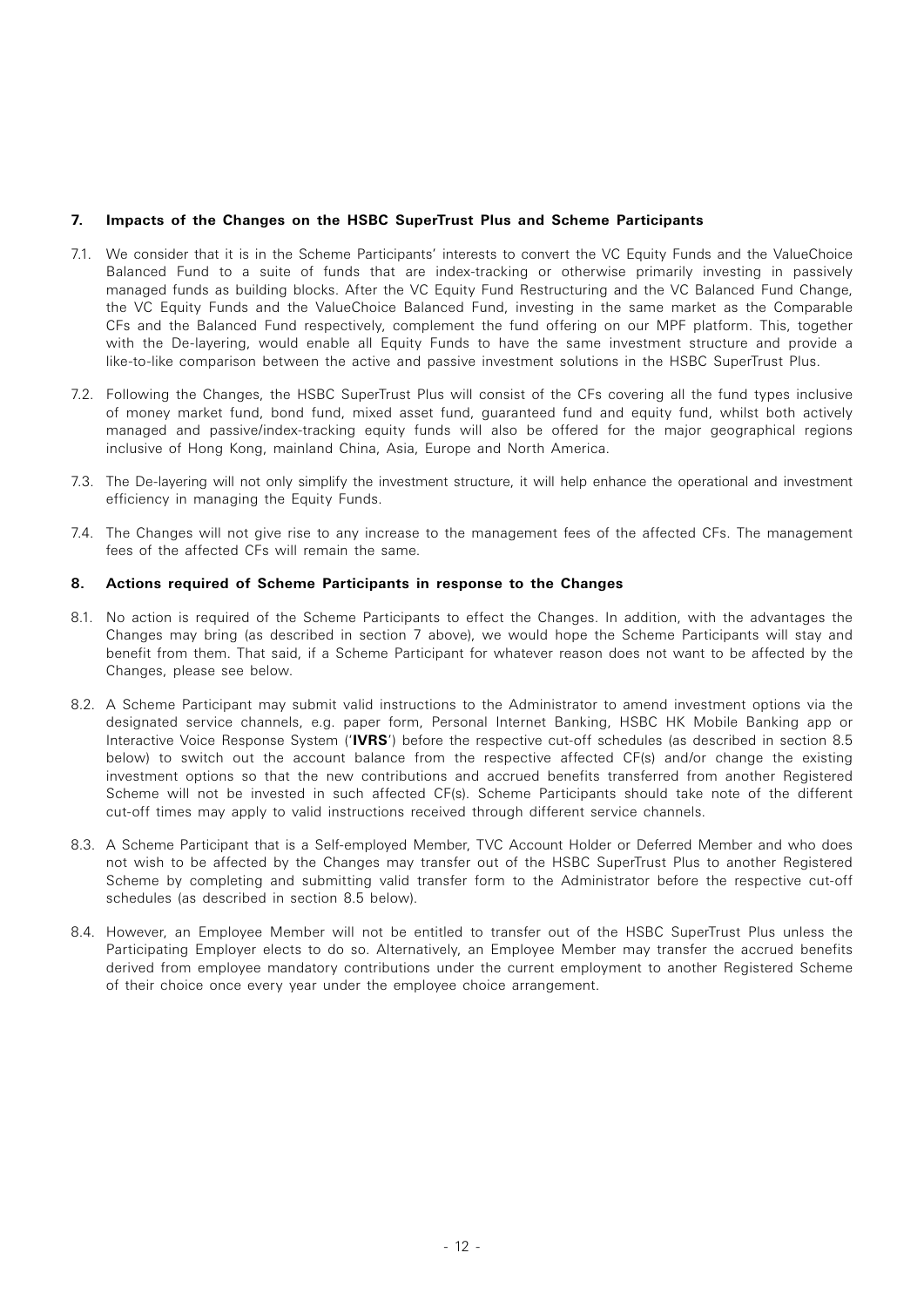8.5. Cut-off schedules for dealing instruction

| <b>Instruction</b>                                                                       | <b>Designated service channels</b>                                    | Received on or before                                              |
|------------------------------------------------------------------------------------------|-----------------------------------------------------------------------|--------------------------------------------------------------------|
| Portfolio rebalance <sup>1</sup> /                                                       | Via Personal Internet Banking, HSBC HK<br>Mobile Banking app or IVRS* | By 4pm one working day prior  <br>the respective Effective Date(s) |
| asset switch of existing balance <sup>2</sup> /<br>contribution redirection <sup>3</sup> | Via paper form                                                        | Five working days prior the<br>respective Effective Date(s)        |
| Redemption                                                                               | Via paper form                                                        | 15 working days prior the                                          |
| Transfer out                                                                             | Via paper form <sup>^</sup>                                           | respective Effective Date(s)                                       |

1 Change the investment allocation of existing investments, new contributions and transfer-in benefits.

<sup>2</sup> Change the investment allocation of existing investments only.

<sup>3</sup> Change the investment allocation of the new contributions and transfer-in benefits.

\* Asset switch of existing balance instruction cannot be processed via IVRS.

The diagrams in **Appendix 2** illustrate the cut-off arrangements with respect to each Effective Date.

- 8.6. No fees, penalty, bid/offer spread or other transaction costs will be charged or imposed on any switching between CFs or transfer out of the HSBC SuperTrust Plus.
- 8.7. If an affected Scheme Participant does not take any action and, in respect of an affected Scheme Participant who is an Employee Member, the Participating Employer also does not elect to transfer out of the HSBC SuperTrust Plus, then the Scheme Participant's account balance invested in the relevant affected CF(s) and/or new contributions and/or accrued benefits transferred from another Registered Scheme (as the case may be) will continue to invest in the relevant affected CF(s).

#### **9. Fee re-alignment**

- 9.1. The Trustee, the Sponsor and the other key operators of the HSBC SuperTrust Plus regularly review their service offering and resources to ensure quality service. They recently conducted a review of the fee breakdown arrangement. In view of the new regulatory developments and initiatives and the introduction of the statutory Annual Registration Fee effective 1 October 2020, the key operators decided to adjust the fee breakdown among the key operators with effect from 1 July 2021. The adjustment would help the key operators to have sufficient resources to fulfill their obligations in the ever-evolving economic and regulatory environment.
- 9.2. While the proportion of management fees payable to the key operators will be adjusted, the total amount of management fees payable by you, in terms of the percentage of the NAV of the relevant CF or its underlying APIF(s) and/or ITCIS(s), remains unchanged with no impact on the Scheme Participants. Please refer to the First Supplement to the MPF Scheme Brochure of the HSBC SuperTrust Plus for details of the adjustment.

 <sup>^</sup> Any valid transfer instruction must be received through the transferee trustee and the instruction must be accompanied by a transfer form completed by all relevant parties, including the transferee trustee.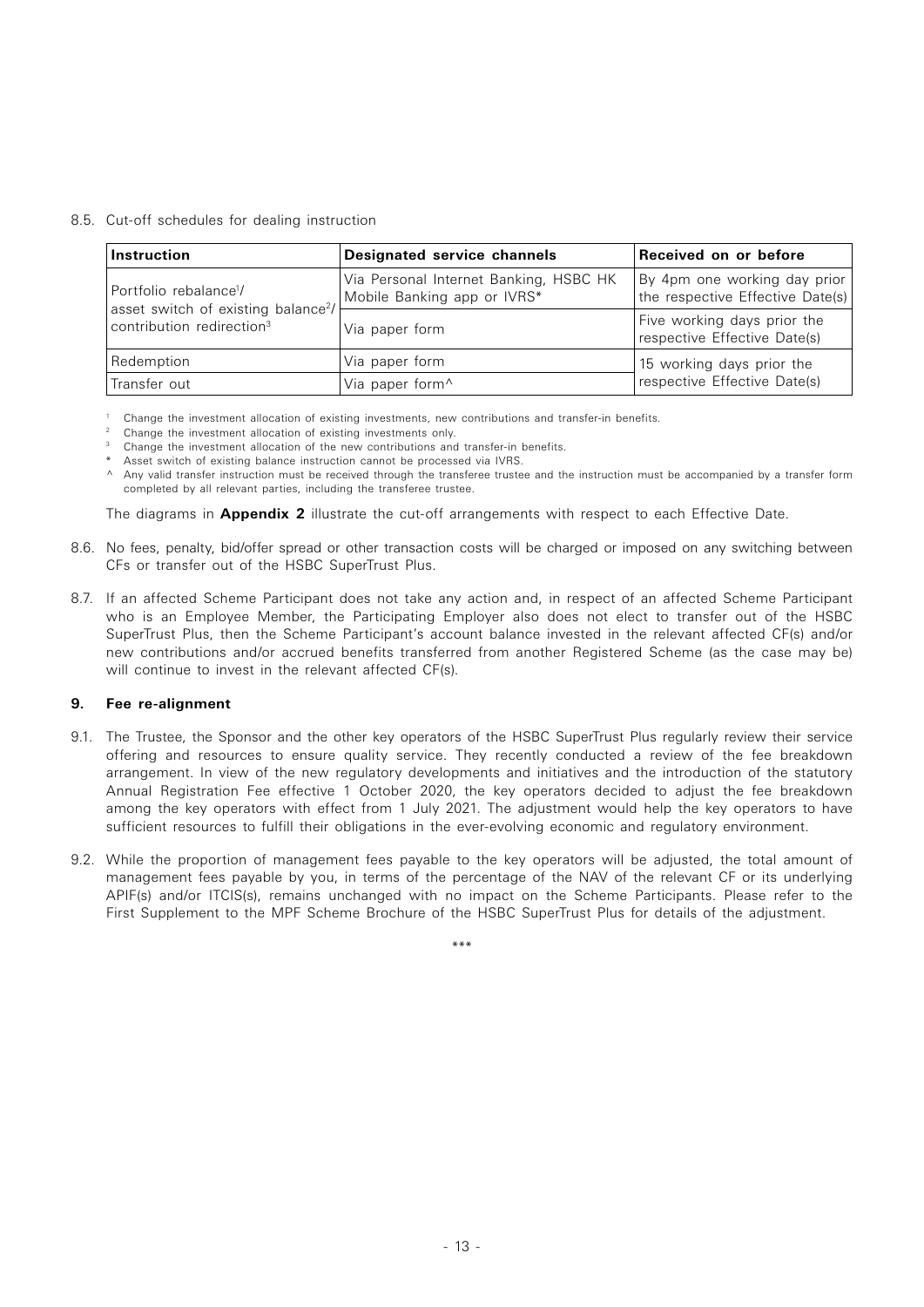The First Supplement to the MPF Scheme Brochure of the HSBC SuperTrust Plus will be issued in July 2021 to reflect the Changes, and the associated consequential changes, as well as certain disclosure enhancement in relation to the existing rebate arrangement of the underlying ITCIS of the Hang Seng China Enterprises Index Tracking Fund and certain cosmetic changes including updates to clarify geographical references. You may refer to the First Supplement for further details of the Changes. The MPF Scheme Brochure and its First Supplement will be available on HSBC MPF website at www.hsbc.com.hk/mpf or you may request copies of them by contacting the HSBC MPF Employer Hotline +852 2583 8033 or HSBC MPF Member Hotline +852 3128 0128.

For further information, please feel free to contact the above HSBC MPF Employer Hotline or HSBC MPF Member Hotline.

Issued by The Hongkong and Shanghai Banking Corporation Limited and HSBC Provident Fund Trustee (Hong Kong) Limited

Note: Investment involves risks. Past performance is not indicative of future performance. The value of financial instruments, in particular stocks and shares, and any income from such financial instruments, may go down as well as up. For further details including the product features and risks involved, please refer to the MPF Scheme Brochure.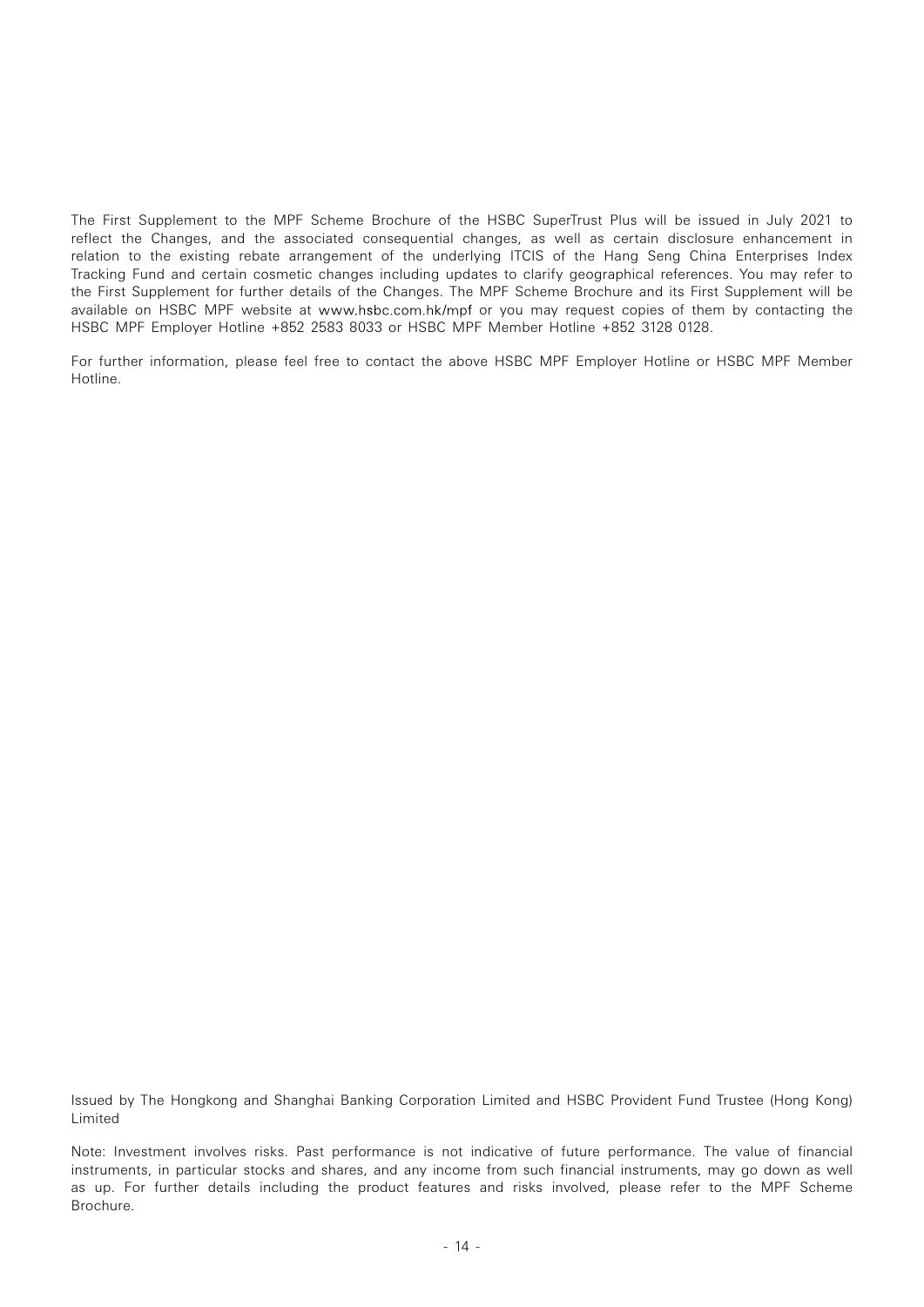# **Appendix 1**

# **Details of the Changes to the VC Equity Funds and the ValueChoice Balanced Fund**

Note: Additions are underlined, and deletions are struck through

| <b>Affected CFs</b>                                    | <b>Description</b>                                                                                                                                                                                                                                                                                                                                                                                                                                                                                                                                                                                                                                                                                                                                                                                                                                                                                                                                                                                                                                                                                                                                                                                                                                                                                                                                                                                                                                                                                                                                                                        |                                                                                                                                                                                                                                                                                                                                                                                                                                                                                                                                                                                                                                                                                                                                                                                                                                                                                                                                                                                                                                                                                                                                                                                                                                                                                                                                                                                                                                                                                                                                                                                                                                                                                                                                                                                                                                                                                                                                                                                                                                                                                                                                                                                                                                                                                                                                                                                                                                                                                                              |  |
|--------------------------------------------------------|-------------------------------------------------------------------------------------------------------------------------------------------------------------------------------------------------------------------------------------------------------------------------------------------------------------------------------------------------------------------------------------------------------------------------------------------------------------------------------------------------------------------------------------------------------------------------------------------------------------------------------------------------------------------------------------------------------------------------------------------------------------------------------------------------------------------------------------------------------------------------------------------------------------------------------------------------------------------------------------------------------------------------------------------------------------------------------------------------------------------------------------------------------------------------------------------------------------------------------------------------------------------------------------------------------------------------------------------------------------------------------------------------------------------------------------------------------------------------------------------------------------------------------------------------------------------------------------------|--------------------------------------------------------------------------------------------------------------------------------------------------------------------------------------------------------------------------------------------------------------------------------------------------------------------------------------------------------------------------------------------------------------------------------------------------------------------------------------------------------------------------------------------------------------------------------------------------------------------------------------------------------------------------------------------------------------------------------------------------------------------------------------------------------------------------------------------------------------------------------------------------------------------------------------------------------------------------------------------------------------------------------------------------------------------------------------------------------------------------------------------------------------------------------------------------------------------------------------------------------------------------------------------------------------------------------------------------------------------------------------------------------------------------------------------------------------------------------------------------------------------------------------------------------------------------------------------------------------------------------------------------------------------------------------------------------------------------------------------------------------------------------------------------------------------------------------------------------------------------------------------------------------------------------------------------------------------------------------------------------------------------------------------------------------------------------------------------------------------------------------------------------------------------------------------------------------------------------------------------------------------------------------------------------------------------------------------------------------------------------------------------------------------------------------------------------------------------------------------------------------|--|
| ValueChoice Asia                                       | Key changes to the investment objective and policy                                                                                                                                                                                                                                                                                                                                                                                                                                                                                                                                                                                                                                                                                                                                                                                                                                                                                                                                                                                                                                                                                                                                                                                                                                                                                                                                                                                                                                                                                                                                        |                                                                                                                                                                                                                                                                                                                                                                                                                                                                                                                                                                                                                                                                                                                                                                                                                                                                                                                                                                                                                                                                                                                                                                                                                                                                                                                                                                                                                                                                                                                                                                                                                                                                                                                                                                                                                                                                                                                                                                                                                                                                                                                                                                                                                                                                                                                                                                                                                                                                                                              |  |
| (to be renamed<br>ValueChoice Asia                     | <b>Before the Effective Date</b><br>(12 November 2021)                                                                                                                                                                                                                                                                                                                                                                                                                                                                                                                                                                                                                                                                                                                                                                                                                                                                                                                                                                                                                                                                                                                                                                                                                                                                                                                                                                                                                                                                                                                                    | On and after the Effective Date<br>(12 November 2021)                                                                                                                                                                                                                                                                                                                                                                                                                                                                                                                                                                                                                                                                                                                                                                                                                                                                                                                                                                                                                                                                                                                                                                                                                                                                                                                                                                                                                                                                                                                                                                                                                                                                                                                                                                                                                                                                                                                                                                                                                                                                                                                                                                                                                                                                                                                                                                                                                                                        |  |
| Pacific Equity Fund<br>Pacific Equity<br>Tracker Fund) | Investment objective: The investment objective of the<br>ValueChoice Asia Pacific Equity Fund is to achieve<br>long-term capital growth.<br>Balance of investments: The ValueChoice Asia Pacific<br>Equity Fund shall be invested in an APIF (HSBC MPF<br>'A' - VC Asia Pacific Equity Fund), which in turn<br>invests in an underlying APIF. Through such<br>underlying investments, the ValueChoice Asia Pacific<br>Equity Fund invests primarily in an actively managed<br>portfolio of carefully selected quoted securities.<br>These securities are quoted on the regulated stock<br>markets in the economies of Asia Pacific, excluding<br>Japan. The main markets of investment include, but<br>are not limited to, Australia, mainland China, Hong<br>Kong, India, Korea, Malaysia, New Zealand,<br>Singapore, Taiwan and Thailand.<br>The investment portfolio indirectly held by the<br>ValueChoice Asia Pacific Equity Fund will comprise<br>mainly of equities and equity-related investments.<br>The portfolio may also include deposits, debt<br>securities and other investments as allowed under<br>the General Regulation up to 30 per cent of the NAV<br>of the ValueChoice Asia Pacific Equity Fund. The<br>intended asset allocation above is for indication only<br>and may be changed as and when the Investment<br>Manager considers appropriate.<br>For efficient portfolio management, the portfolio of<br>the APIF held by the ValueChoice Asia Pacific Equity<br>Fund may invest in other investments as allowed<br>under the applicable laws and regulations. | Investment objective: The investment objective of the<br>ValueChoice Asia Pacific Equity Tracker Fund is to<br>achieve long-term capital growth is to match as<br>closely as practicable the performance of the FTSE<br>MPF Asia Pacific ex Japan Hedged Index by<br>investing directly in an APIF (HSBC Pooled Asia<br>Pacific ex Japan Equity Index Tracking Fund) with a<br>similar investment objective.<br>Balance of investments: The ValueChoice Asia Pacific<br>Equity Tracker Fund shall be invested in an APIF<br>(HSBC MPF 'A' VC Asia Pacific Equity Fund HSBC<br>Pooled Asia Pacific ex Japan Equity Index Tracking<br>Fund), which in turn invests in an underlying APIF.<br>Through such underlying investments, the<br>ValueChoice Asia Pacific Equity Tracker Fund invests<br>primarily in an actively managed portfolio of<br>carefully selected quoted securities. These securities<br>are-in a portfolio that mainly comprises equity<br>securities quoted on the regulated stock markets in<br>the economies of Asia Pacific, excluding Japan as<br>permitted under the General Regulation in the<br>economies of Asia Pacific, excluding Japan. The<br>main markets of investment include, but are not<br>limited to: Australia, mainland China, Hong Kong,<br>India, Korea, Malaysia, New Zealand, Singapore,<br>Taiwan and Thailand.<br>The investment portfolio comprises mainly equities.<br>The investment sub-adviser of the APIF in which the<br>ValueChoice Asia Pacific Equity Tracker Fund invests<br>intends to invest primarily in securities included in<br>the FTSE MPF Asia Pacific ex Japan Hedged Index<br>using a physical replication strategy. Information on<br>the FTSE MPF Asia Pacific ex Japan Hedged Index<br>can be found in FTSE Russell website<br>www.ftserussell.com. The investments of the APIF<br>may hold securities that are not included in the<br>FTSE MPF Asia Pacific ex Japan Hedged Index as<br>permitted under the General Regulation-indirectly-<br>held by the ValueChoice Asia Pacific Equity Fund will<br>comprise mainly of equities and equity-related<br>investments. The portfolio may also include deposits,<br>debt securities and other investments as allowed-<br>under the General Regulation up to 30 per cent of<br>the NAV of the ValueChoice Asia Pacific Equity-<br>Fund. The intended asset allocation above is for-<br>indication only and may be changed as and when-<br>the Investment Manager considers appropriate. |  |
|                                                        |                                                                                                                                                                                                                                                                                                                                                                                                                                                                                                                                                                                                                                                                                                                                                                                                                                                                                                                                                                                                                                                                                                                                                                                                                                                                                                                                                                                                                                                                                                                                                                                           | For efficient portfolio management, the portfolio of<br>the APIF held by the ValueChoice Asia Pacific Equity<br>Tracker Fund may invest in other investments as<br>allowed under the applicable laws and regulations.                                                                                                                                                                                                                                                                                                                                                                                                                                                                                                                                                                                                                                                                                                                                                                                                                                                                                                                                                                                                                                                                                                                                                                                                                                                                                                                                                                                                                                                                                                                                                                                                                                                                                                                                                                                                                                                                                                                                                                                                                                                                                                                                                                                                                                                                                        |  |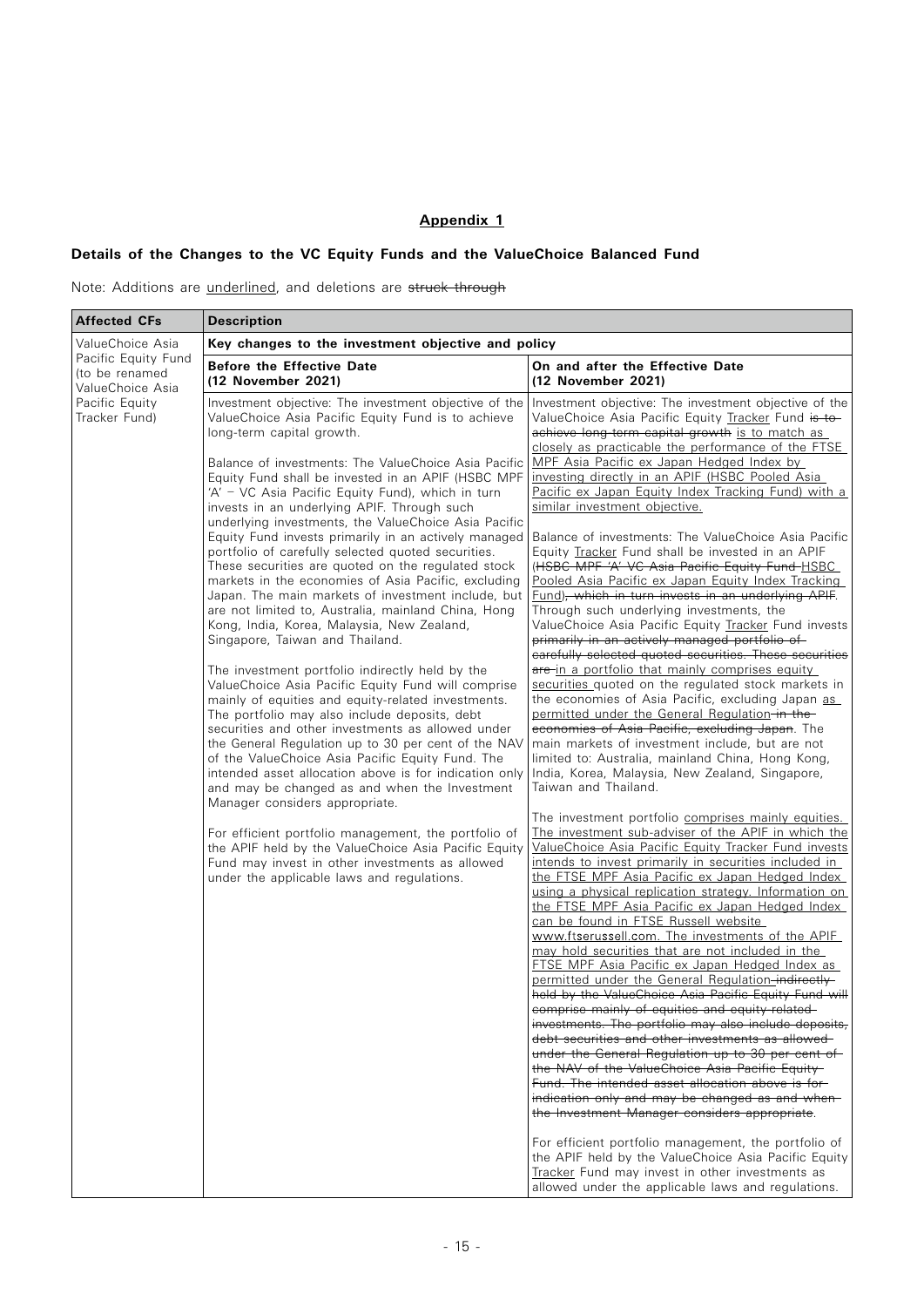| ValueChoice<br>Key changes to the investment objective and policy<br>US Equity Fund<br><b>Before the Effective Date</b><br>On and after the Effective Date<br>(to be renamed<br>(19 November 2021)<br>(19 November 2021)<br>ValueChoice North<br>America Equity<br>Investment objective: The investment objective of the<br>Tracker Fund)<br>ValueChoice US Equity Fund is to achieve long-term<br>capital growth.<br>Balance of investments: The ValueChoice US Equity<br>Fund shall be invested in an APIF (HSBC MPF 'A' - VC<br>investing directly in an APIF (HSBC Pooled North<br>US Equity Fund), which in turn invests in two or<br>investment objective.<br>more underlying APIF(s) and/or ITCIS(s) as allowed<br>under the General Regulation. It is expected that<br>preference will be given to ITCIS(s) when making<br>investments. Through such underlying investments,<br>the ValueChoice US Equity Fund invests in a<br>diversified portfolio that mainly comprises US equities<br>Fund-HSBC Pooled North America Equity Index<br>and equity-related investments.<br>Tracking Fund), which in turn invests in two or more<br>the General Regulation. It is expected that<br>The portfolio may also include deposits, debt<br>securities and other investments as allowed under<br>investments. Through such underlying investments,<br>the General Regulation up to 30 per cent of the NAV<br>the ValueChoice US Equity Fund-North America<br>of the ValueChoice US Equity Fund. The Investment<br>Adviser of the APIF in which the ValueChoice US<br>Equity Fund invests is responsible to allocate the<br>investments North American equity securities quoted<br>assets among different underlying investments in<br>such proportions as it shall, at its discretion,<br>the General Regulation.<br>determine. The intended asset allocation above is for<br>indication only and may be changed as and when<br>the Investment Manager considers appropriate.<br>The investment portfolio comprises mainly equities.<br>ValueChoice North America Equity Tracker Fund<br>For efficient portfolio management, the portfolio of<br>invests intends to invest primarily in securities<br>the APIF held by the ValueChoice US Equity Fund<br>included in the FTSE MPF North America Hedged<br>may invest in other investments as allowed under the<br>Index using a physical replication strategy.<br>applicable laws and regulations.<br>Information on the FTSE MPF North America<br>www.ftserussell.com. The investments of the APIF<br>may hold securities that are not included in the<br>FTSE MPF North America Hedged Index as<br>include deposits, debt securities and other<br>investments as allowed under the General-<br>Regulation up to 30 per cent of the NAV of the-<br>of the APIF in which the ValueChoice US Equity<br>among different underlying investments in such- | <b>Affected CFs</b> | <b>Description</b> |                                                                                                                                                                                                                                                                           |  |
|-------------------------------------------------------------------------------------------------------------------------------------------------------------------------------------------------------------------------------------------------------------------------------------------------------------------------------------------------------------------------------------------------------------------------------------------------------------------------------------------------------------------------------------------------------------------------------------------------------------------------------------------------------------------------------------------------------------------------------------------------------------------------------------------------------------------------------------------------------------------------------------------------------------------------------------------------------------------------------------------------------------------------------------------------------------------------------------------------------------------------------------------------------------------------------------------------------------------------------------------------------------------------------------------------------------------------------------------------------------------------------------------------------------------------------------------------------------------------------------------------------------------------------------------------------------------------------------------------------------------------------------------------------------------------------------------------------------------------------------------------------------------------------------------------------------------------------------------------------------------------------------------------------------------------------------------------------------------------------------------------------------------------------------------------------------------------------------------------------------------------------------------------------------------------------------------------------------------------------------------------------------------------------------------------------------------------------------------------------------------------------------------------------------------------------------------------------------------------------------------------------------------------------------------------------------------------------------------------------------------------------------------------------------------------------------------------------------------------------------------------------------------------------------------------------------------------------------------------------------------------------------------------------|---------------------|--------------------|---------------------------------------------------------------------------------------------------------------------------------------------------------------------------------------------------------------------------------------------------------------------------|--|
|                                                                                                                                                                                                                                                                                                                                                                                                                                                                                                                                                                                                                                                                                                                                                                                                                                                                                                                                                                                                                                                                                                                                                                                                                                                                                                                                                                                                                                                                                                                                                                                                                                                                                                                                                                                                                                                                                                                                                                                                                                                                                                                                                                                                                                                                                                                                                                                                                                                                                                                                                                                                                                                                                                                                                                                                                                                                                                       |                     |                    |                                                                                                                                                                                                                                                                           |  |
|                                                                                                                                                                                                                                                                                                                                                                                                                                                                                                                                                                                                                                                                                                                                                                                                                                                                                                                                                                                                                                                                                                                                                                                                                                                                                                                                                                                                                                                                                                                                                                                                                                                                                                                                                                                                                                                                                                                                                                                                                                                                                                                                                                                                                                                                                                                                                                                                                                                                                                                                                                                                                                                                                                                                                                                                                                                                                                       |                     |                    |                                                                                                                                                                                                                                                                           |  |
|                                                                                                                                                                                                                                                                                                                                                                                                                                                                                                                                                                                                                                                                                                                                                                                                                                                                                                                                                                                                                                                                                                                                                                                                                                                                                                                                                                                                                                                                                                                                                                                                                                                                                                                                                                                                                                                                                                                                                                                                                                                                                                                                                                                                                                                                                                                                                                                                                                                                                                                                                                                                                                                                                                                                                                                                                                                                                                       |                     |                    | Investment objective: The investment objective of the<br>ValueChoice US Equity Fund is to achieve long-term<br>eapital growth North America Equity Tracker Fund is<br>to match as closely as practicable the performance<br>of the FTSE MPF North America Hedged Index by |  |
|                                                                                                                                                                                                                                                                                                                                                                                                                                                                                                                                                                                                                                                                                                                                                                                                                                                                                                                                                                                                                                                                                                                                                                                                                                                                                                                                                                                                                                                                                                                                                                                                                                                                                                                                                                                                                                                                                                                                                                                                                                                                                                                                                                                                                                                                                                                                                                                                                                                                                                                                                                                                                                                                                                                                                                                                                                                                                                       |                     |                    | America Equity Index Tracking Fund) with a similar                                                                                                                                                                                                                        |  |
|                                                                                                                                                                                                                                                                                                                                                                                                                                                                                                                                                                                                                                                                                                                                                                                                                                                                                                                                                                                                                                                                                                                                                                                                                                                                                                                                                                                                                                                                                                                                                                                                                                                                                                                                                                                                                                                                                                                                                                                                                                                                                                                                                                                                                                                                                                                                                                                                                                                                                                                                                                                                                                                                                                                                                                                                                                                                                                       |                     |                    | Balance of investments: The ValueChoice US Equity-<br>Fund-North America Equity Tracker Fund shall be<br>invested in an APIF (HSBC MPF 'A' - VC US Equity-                                                                                                                |  |
|                                                                                                                                                                                                                                                                                                                                                                                                                                                                                                                                                                                                                                                                                                                                                                                                                                                                                                                                                                                                                                                                                                                                                                                                                                                                                                                                                                                                                                                                                                                                                                                                                                                                                                                                                                                                                                                                                                                                                                                                                                                                                                                                                                                                                                                                                                                                                                                                                                                                                                                                                                                                                                                                                                                                                                                                                                                                                                       |                     |                    | underlying APIF(s) and/or ITCIS(s) as allowed under-<br>preference will be given to ITCIS(s) when making                                                                                                                                                                  |  |
|                                                                                                                                                                                                                                                                                                                                                                                                                                                                                                                                                                                                                                                                                                                                                                                                                                                                                                                                                                                                                                                                                                                                                                                                                                                                                                                                                                                                                                                                                                                                                                                                                                                                                                                                                                                                                                                                                                                                                                                                                                                                                                                                                                                                                                                                                                                                                                                                                                                                                                                                                                                                                                                                                                                                                                                                                                                                                                       |                     |                    | Equity Tracker Fund invests in a diversified portfolio<br>that mainly comprises US equities and equity-related                                                                                                                                                            |  |
|                                                                                                                                                                                                                                                                                                                                                                                                                                                                                                                                                                                                                                                                                                                                                                                                                                                                                                                                                                                                                                                                                                                                                                                                                                                                                                                                                                                                                                                                                                                                                                                                                                                                                                                                                                                                                                                                                                                                                                                                                                                                                                                                                                                                                                                                                                                                                                                                                                                                                                                                                                                                                                                                                                                                                                                                                                                                                                       |                     |                    | on the regulated stock markets as permitted under                                                                                                                                                                                                                         |  |
|                                                                                                                                                                                                                                                                                                                                                                                                                                                                                                                                                                                                                                                                                                                                                                                                                                                                                                                                                                                                                                                                                                                                                                                                                                                                                                                                                                                                                                                                                                                                                                                                                                                                                                                                                                                                                                                                                                                                                                                                                                                                                                                                                                                                                                                                                                                                                                                                                                                                                                                                                                                                                                                                                                                                                                                                                                                                                                       |                     |                    | The investment sub-adviser of the APIF in which the                                                                                                                                                                                                                       |  |
|                                                                                                                                                                                                                                                                                                                                                                                                                                                                                                                                                                                                                                                                                                                                                                                                                                                                                                                                                                                                                                                                                                                                                                                                                                                                                                                                                                                                                                                                                                                                                                                                                                                                                                                                                                                                                                                                                                                                                                                                                                                                                                                                                                                                                                                                                                                                                                                                                                                                                                                                                                                                                                                                                                                                                                                                                                                                                                       |                     |                    | Hedged Index can be found in FTSE Russell website                                                                                                                                                                                                                         |  |
|                                                                                                                                                                                                                                                                                                                                                                                                                                                                                                                                                                                                                                                                                                                                                                                                                                                                                                                                                                                                                                                                                                                                                                                                                                                                                                                                                                                                                                                                                                                                                                                                                                                                                                                                                                                                                                                                                                                                                                                                                                                                                                                                                                                                                                                                                                                                                                                                                                                                                                                                                                                                                                                                                                                                                                                                                                                                                                       |                     |                    | permitted under the General Requlation may also-                                                                                                                                                                                                                          |  |
|                                                                                                                                                                                                                                                                                                                                                                                                                                                                                                                                                                                                                                                                                                                                                                                                                                                                                                                                                                                                                                                                                                                                                                                                                                                                                                                                                                                                                                                                                                                                                                                                                                                                                                                                                                                                                                                                                                                                                                                                                                                                                                                                                                                                                                                                                                                                                                                                                                                                                                                                                                                                                                                                                                                                                                                                                                                                                                       |                     |                    | ValueChoice US Equity Fund. The Investment Adviser                                                                                                                                                                                                                        |  |
|                                                                                                                                                                                                                                                                                                                                                                                                                                                                                                                                                                                                                                                                                                                                                                                                                                                                                                                                                                                                                                                                                                                                                                                                                                                                                                                                                                                                                                                                                                                                                                                                                                                                                                                                                                                                                                                                                                                                                                                                                                                                                                                                                                                                                                                                                                                                                                                                                                                                                                                                                                                                                                                                                                                                                                                                                                                                                                       |                     |                    | Fund invests is responsible to allocate the assets<br>proportions as it shall, at its discretion, determine.<br>The intended asset allocation above is for indication                                                                                                     |  |
| only and may be changed as and when the-<br>Investment Manager considers appropriate.                                                                                                                                                                                                                                                                                                                                                                                                                                                                                                                                                                                                                                                                                                                                                                                                                                                                                                                                                                                                                                                                                                                                                                                                                                                                                                                                                                                                                                                                                                                                                                                                                                                                                                                                                                                                                                                                                                                                                                                                                                                                                                                                                                                                                                                                                                                                                                                                                                                                                                                                                                                                                                                                                                                                                                                                                 |                     |                    |                                                                                                                                                                                                                                                                           |  |
| laws and regulations.                                                                                                                                                                                                                                                                                                                                                                                                                                                                                                                                                                                                                                                                                                                                                                                                                                                                                                                                                                                                                                                                                                                                                                                                                                                                                                                                                                                                                                                                                                                                                                                                                                                                                                                                                                                                                                                                                                                                                                                                                                                                                                                                                                                                                                                                                                                                                                                                                                                                                                                                                                                                                                                                                                                                                                                                                                                                                 |                     |                    | For efficient portfolio management, the portfolio of<br>the APIF held by the ValueChoice US Equity Fund-<br>North America Equity Tracker Fund may invest in<br>other investments as allowed under the applicable                                                          |  |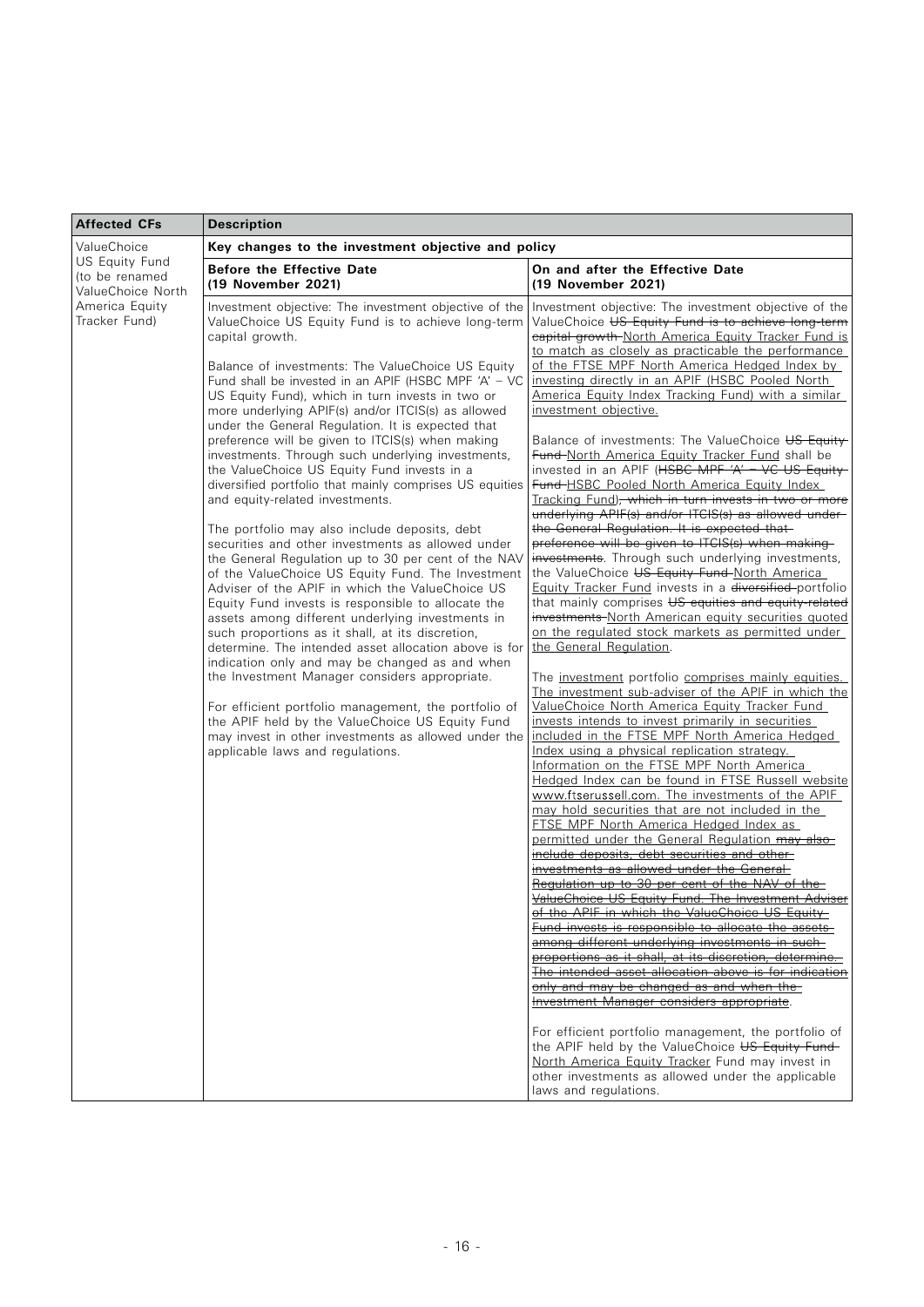| <b>Affected CFs</b>                                          | <b>Description</b>                                                                                                                                                                                                                                                                                                                                                                                                                                                                                                                                                                                                                                                                                                                                                                                                                                                                                                                                                                                                                                                                                                                                                                                                                                                                                                                                                                                                                                                                                                           |                                                                                                                                                                                                                                                                                                                                                                                                                                                                                                                                                                                                                                                                                                                                                                                                                                                                                                                                                                                                                                                                                                                                                                                                                                                                                                                                                                                                                                                                                                                                                                                                                                                                                                                                                                                                                                                                                                                                                                                                                                                                                                                                                                                                                                                                                                                                                                                                                                                                                                  |  |
|--------------------------------------------------------------|------------------------------------------------------------------------------------------------------------------------------------------------------------------------------------------------------------------------------------------------------------------------------------------------------------------------------------------------------------------------------------------------------------------------------------------------------------------------------------------------------------------------------------------------------------------------------------------------------------------------------------------------------------------------------------------------------------------------------------------------------------------------------------------------------------------------------------------------------------------------------------------------------------------------------------------------------------------------------------------------------------------------------------------------------------------------------------------------------------------------------------------------------------------------------------------------------------------------------------------------------------------------------------------------------------------------------------------------------------------------------------------------------------------------------------------------------------------------------------------------------------------------------|--------------------------------------------------------------------------------------------------------------------------------------------------------------------------------------------------------------------------------------------------------------------------------------------------------------------------------------------------------------------------------------------------------------------------------------------------------------------------------------------------------------------------------------------------------------------------------------------------------------------------------------------------------------------------------------------------------------------------------------------------------------------------------------------------------------------------------------------------------------------------------------------------------------------------------------------------------------------------------------------------------------------------------------------------------------------------------------------------------------------------------------------------------------------------------------------------------------------------------------------------------------------------------------------------------------------------------------------------------------------------------------------------------------------------------------------------------------------------------------------------------------------------------------------------------------------------------------------------------------------------------------------------------------------------------------------------------------------------------------------------------------------------------------------------------------------------------------------------------------------------------------------------------------------------------------------------------------------------------------------------------------------------------------------------------------------------------------------------------------------------------------------------------------------------------------------------------------------------------------------------------------------------------------------------------------------------------------------------------------------------------------------------------------------------------------------------------------------------------------------------|--|
| ValueChoice<br>European Equity<br>Fund                       | Key changes to the investment objective and policy                                                                                                                                                                                                                                                                                                                                                                                                                                                                                                                                                                                                                                                                                                                                                                                                                                                                                                                                                                                                                                                                                                                                                                                                                                                                                                                                                                                                                                                                           |                                                                                                                                                                                                                                                                                                                                                                                                                                                                                                                                                                                                                                                                                                                                                                                                                                                                                                                                                                                                                                                                                                                                                                                                                                                                                                                                                                                                                                                                                                                                                                                                                                                                                                                                                                                                                                                                                                                                                                                                                                                                                                                                                                                                                                                                                                                                                                                                                                                                                                  |  |
|                                                              | <b>Before the Effective Date</b><br>(26 November 2021)                                                                                                                                                                                                                                                                                                                                                                                                                                                                                                                                                                                                                                                                                                                                                                                                                                                                                                                                                                                                                                                                                                                                                                                                                                                                                                                                                                                                                                                                       | On and after the Effective Date<br>(26 November 2021)                                                                                                                                                                                                                                                                                                                                                                                                                                                                                                                                                                                                                                                                                                                                                                                                                                                                                                                                                                                                                                                                                                                                                                                                                                                                                                                                                                                                                                                                                                                                                                                                                                                                                                                                                                                                                                                                                                                                                                                                                                                                                                                                                                                                                                                                                                                                                                                                                                            |  |
| (to be renamed<br>ValueChoice Europe<br>Equity Tracker Fund) | Investment objective: The investment objective of the<br>ValueChoice European Equity Fund is to achieve<br>long-term capital growth.<br>Balance of investments: The ValueChoice European<br>Equity Fund shall be invested in an APIF (HSBC MPF<br>'A' - VC European Equity Fund), which in turn<br>invests in two or more underlying APIF(s) and/or<br>ITCIS(s) as allowed under the General Regulation. It<br>is expected that preference will be given to ITCIS(s)<br>when making investments. Through such underlying<br>investments, the ValueChoice European Equity Fund<br>invests in a diversified portfolio that mainly<br>comprises European equities and equity-related<br>investments.<br>The portfolio may also include deposits, debt<br>securities and other investments as allowed under<br>the General Regulation up to 30 per cent of the NAV<br>of the ValueChoice European Equity Fund. The<br>Investment Adviser of the APIF in which the<br>ValueChoice European Equity Fund invests is<br>responsible to allocate the assets among different<br>underlying investments in such proportions as it<br>shall, at its discretion, determine. The intended asset<br>allocation above is for indication only and may be<br>changed as and when the Investment Manager<br>considers appropriate.<br>For efficient portfolio management, the portfolio of<br>the APIF held by the ValueChoice European Equity<br>Fund may invest in other investments as allowed<br>under the applicable laws and regulations. | Investment objective: The investment objective of the<br>ValueChoice Europe European-Equity Tracker Fund is<br>to achieve long-term capital growth is to match as<br>closely as practicable the performance of the FTSE<br>MPF Europe Hedged Index by investing directly in an<br>APIF (HSBC Pooled Europe Equity Index Tracking<br>Fund) with a similar investment objective.<br>Balance of investments: The ValueChoice Europe<br>European-Equity Tracker Fund shall be invested in an<br>APIF (HSBC MPF 'A' - VC European Equity Fund-<br>HSBC Pooled Europe Equity Index Tracking Fund)<br>which in turn invests in two or more underlying<br>APIF(s) and/or ITCIS(s) as allowed under the General<br>Regulation. It is expected that preference will be-<br>given to ITCIS(s) when making investments. Through<br>such underlying investments, the ValueChoice<br>European-Europe Equity Tracker Fund invests in a<br>diversified portfolio that mainly comprises Europe<br>equities and equity-related investments equity<br>securities quoted on the regulated stock markets as<br>permitted under the General Regulation.<br>The investment portfolio comprises mainly equities.<br>The investment sub-adviser of the APIF in which the<br>ValueChoice Europe Equity Tracker Fund invests<br>intends to invest primarily in securities included in<br>the FTSE MPF Europe Hedged Index using a<br>physical replication strategy. Information on the FTSE<br>MPF Europe Hedged Index can be found in FTSE<br>Russell website www.ftserussell.com. The<br>investments of the APIF may hold securities that are<br>not included in the FTSE MPF Europe Hedged Index<br>as permitted under the General Regulation may also<br>include deposits, debt securities and other-<br>investments as allowed under the General-<br>Regulation up to 30 per cent of the NAV of the-<br>ValueChoice European Equity Fund. The Investment-<br>Adviser of the APIF in which the ValueChoice-<br>European Equity Fund invests is responsible to<br>allocate the assets among different underlying<br>investments in such proportions as it shall, at its<br>discretion, determine. The intended asset allocation-<br>above is for indication only and may be changed as<br>and when the Investment Manager considers-<br>appropriate.<br>For efficient portfolio management, the portfolio of<br>the APIF held by the ValueChoice Europe European-<br>Equity Tracker Fund may invest in other investments |  |
|                                                              |                                                                                                                                                                                                                                                                                                                                                                                                                                                                                                                                                                                                                                                                                                                                                                                                                                                                                                                                                                                                                                                                                                                                                                                                                                                                                                                                                                                                                                                                                                                              | as allowed under the applicable laws and<br>regulations.                                                                                                                                                                                                                                                                                                                                                                                                                                                                                                                                                                                                                                                                                                                                                                                                                                                                                                                                                                                                                                                                                                                                                                                                                                                                                                                                                                                                                                                                                                                                                                                                                                                                                                                                                                                                                                                                                                                                                                                                                                                                                                                                                                                                                                                                                                                                                                                                                                         |  |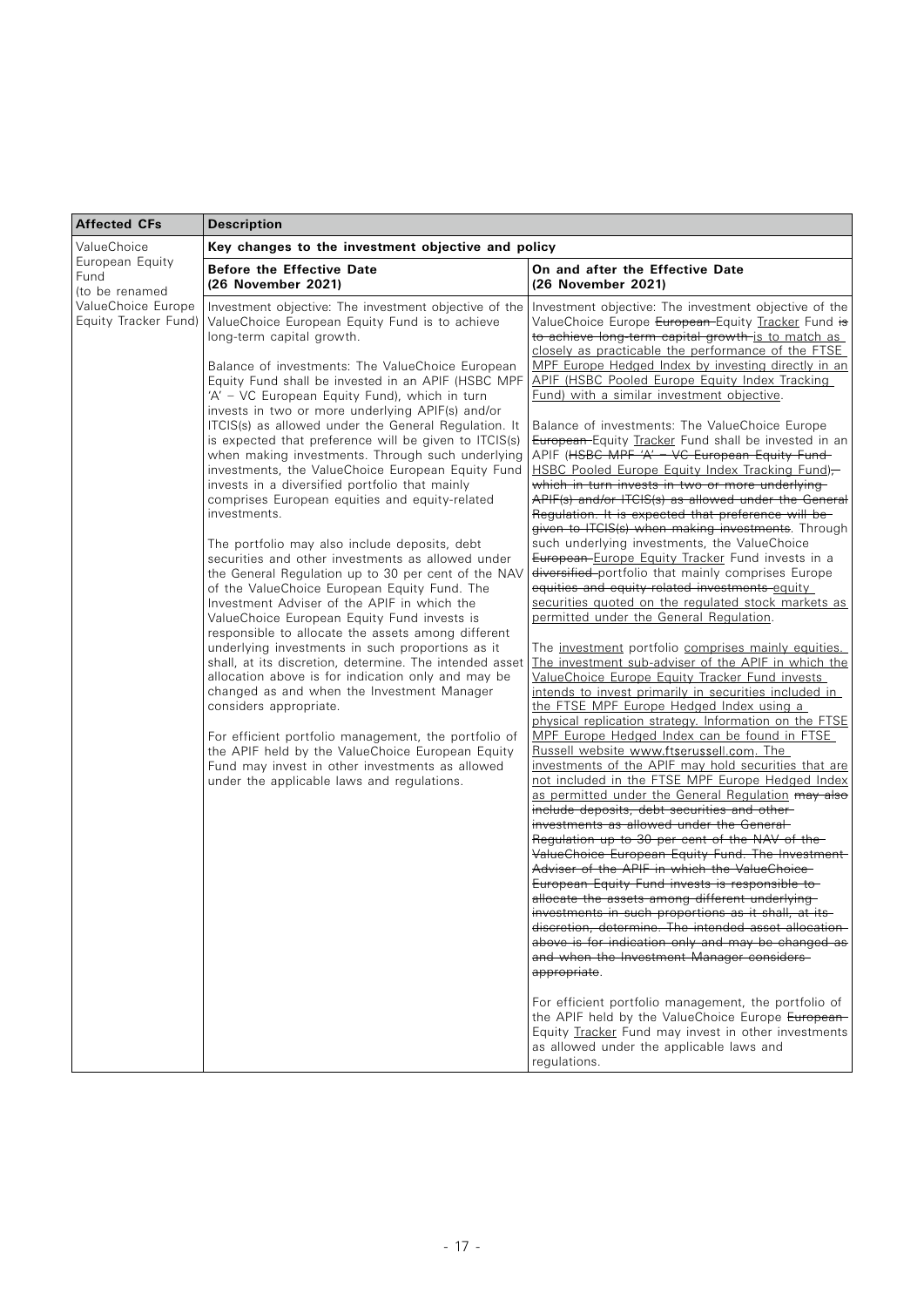| <b>Affected CFs</b>                                                                                                      | <b>Description</b>                                                                                                                                                                                                                                                                                                                                                                                                                                                                                                                                                                                 |                                                                                                                                                                                                                                                                                                                                                                                                                                                                                                                                                                                   |  |
|--------------------------------------------------------------------------------------------------------------------------|----------------------------------------------------------------------------------------------------------------------------------------------------------------------------------------------------------------------------------------------------------------------------------------------------------------------------------------------------------------------------------------------------------------------------------------------------------------------------------------------------------------------------------------------------------------------------------------------------|-----------------------------------------------------------------------------------------------------------------------------------------------------------------------------------------------------------------------------------------------------------------------------------------------------------------------------------------------------------------------------------------------------------------------------------------------------------------------------------------------------------------------------------------------------------------------------------|--|
| ValueChoice                                                                                                              | Key changes to the investment objective and policy                                                                                                                                                                                                                                                                                                                                                                                                                                                                                                                                                 |                                                                                                                                                                                                                                                                                                                                                                                                                                                                                                                                                                                   |  |
| <b>Balanced Fund</b><br>Note: There will be no<br>change to the English<br>name but the Chinese<br>name will be changed. | <b>Before the Effective Date</b><br>(3 December 2021)                                                                                                                                                                                                                                                                                                                                                                                                                                                                                                                                              | On and after the Effective Date<br>(3 December 2021)                                                                                                                                                                                                                                                                                                                                                                                                                                                                                                                              |  |
|                                                                                                                          | Investment objective: The investment objective of the<br>ValueChoice Balanced Fund is to achieve medium-<br>to-high capital growth with medium volatility.                                                                                                                                                                                                                                                                                                                                                                                                                                         | Investment objective: The investment objective of the<br>ValueChoice Balanced Fund is to achieve medium-<br>to-high-long term capital growth-with medium-<br>volatility.                                                                                                                                                                                                                                                                                                                                                                                                          |  |
|                                                                                                                          | Balance of investments: The ValueChoice Balanced<br>Fund shall be invested in an APIF (HSBC MPF 'A' - VC<br>Balanced Fund), which in turn invests in two or more<br>underlying APIF(s) and/or ITCIS(s) as allowed under<br>the General Regulation. It is expected that preference<br>will be given to ITCIS(s) when making investments.<br>Through such underlying investments, the<br>ValueChoice Balanced Fund invests in a diversified<br>portfolio that normally comprises global bonds and<br>equities with heavier weighting in equities.<br>The Investment Adviser of the APIF in which the | Balance of investments: The ValueChoice Balanced<br>Fund shall be invested in an APIF (HSBC MPF<br>'A' - VC Balanced Fund), which in turn primarily<br>invests in two or more underlying APIF(s) and/or-<br>ITCIS(s) and/or index-tracking APIF(s) as allowed<br>under the General Regulation. It is expected that<br>preference will be given to ITCIS(s) when making<br>investments. Through such underlying investments,<br>the ValueChoice Balanced Fund invests in a<br>diversified portfolio that normally comprises global<br>bonds and equities with heavier weighting in |  |
|                                                                                                                          | ValueChoice Balanced Fund invests is responsible to<br>allocate the assets among different underlying<br>APIF(s) and/or ITCIS(s) in such proportions as it shall,<br>at its discretion, determine.<br>Around 55 per cent to 85 per cent of the portfolio<br>of the ValueChoice Balanced Fund will be indirectly                                                                                                                                                                                                                                                                                    | equities.<br>The Investment Adviser of the APIF in which the<br>ValueChoice Balanced Fund invests is responsible to<br>allocate the assets among different underlying<br>APIF(s) and/or ITCIS(s) in such proportions as it shall,<br>at its discretion, determine.                                                                                                                                                                                                                                                                                                                |  |
|                                                                                                                          | invested in equities and equity-related investments.<br>The remainder of the assets will be invested in<br>deposits, debt securities and other investments as<br>allowed under the General Regulation. The intended<br>asset allocation above is for indication only and may<br>be changed as and when the Investment Manager<br>considers appropriate.<br>For efficient portfolio management, the portfolio of                                                                                                                                                                                    | Around 55-60 per cent to 85-80 per cent of the<br>portfolio of the ValueChoice Balanced Fund will be<br>indirectly invested in equities and equity-related<br>investments. The remainder of the assets will be<br>invested in deposits, debt securities and other<br>investments as allowed under the General<br>Regulation. The intended asset allocation above is for<br>indication only and may be changed as and when                                                                                                                                                         |  |
|                                                                                                                          | the APIF held by the ValueChoice Balanced Fund<br>may invest in other investments as allowed under the<br>applicable laws and regulations.                                                                                                                                                                                                                                                                                                                                                                                                                                                         | the Investment Manager considers appropriate.<br>For efficient portfolio management, the portfolio of<br>the APIF held by the ValueChoice Balanced Fund<br>may invest in other investments as allowed under the<br>applicable laws and regulations.                                                                                                                                                                                                                                                                                                                               |  |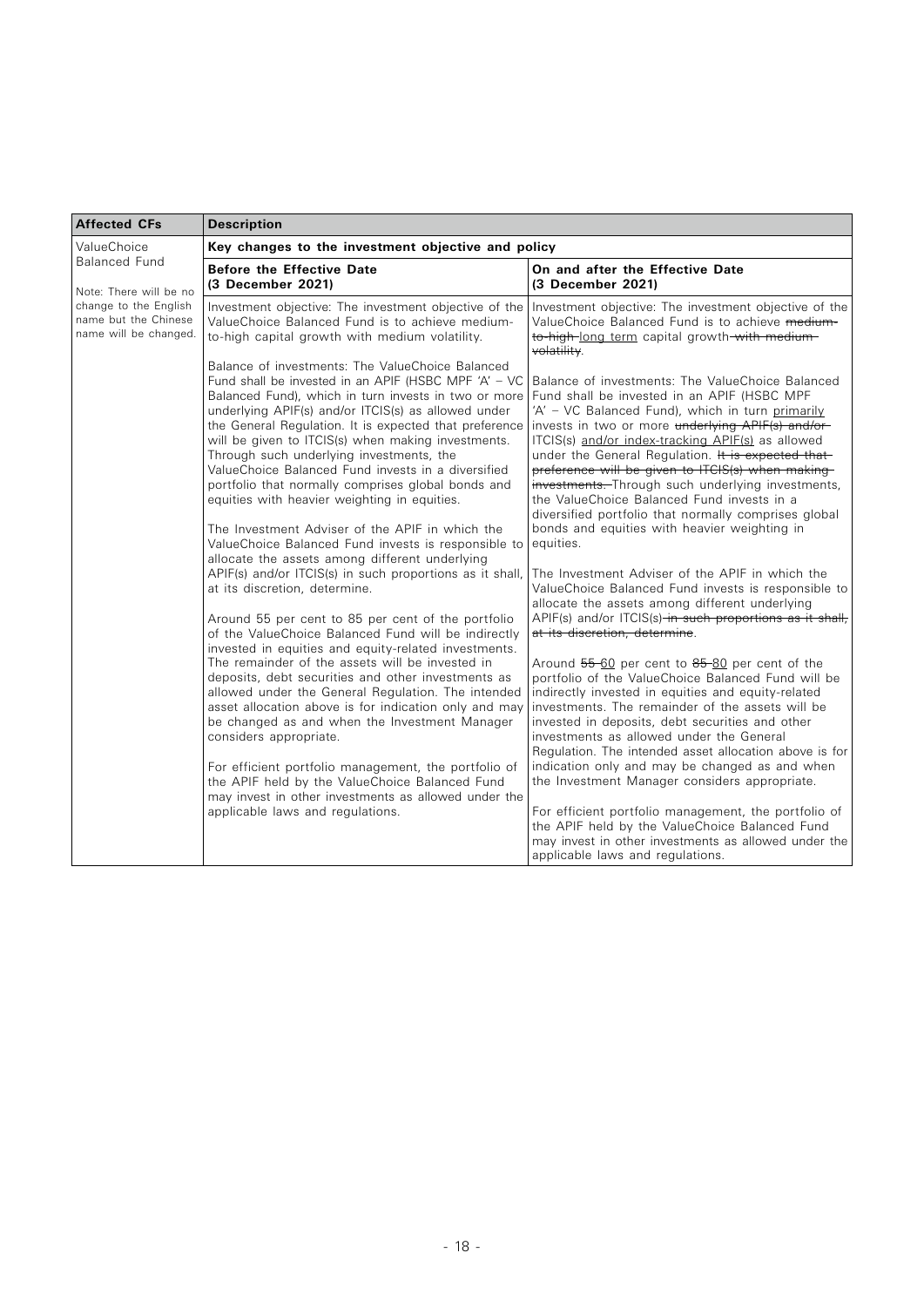#### **Appendix 2**

**Illustration of the cut-off arrangement in respect of the De-layering of Equity Funds excluding the VC Equity Funds**

**• Equity Funds excluding VC Equity Funds (Effective Date: 5 November 2021)**

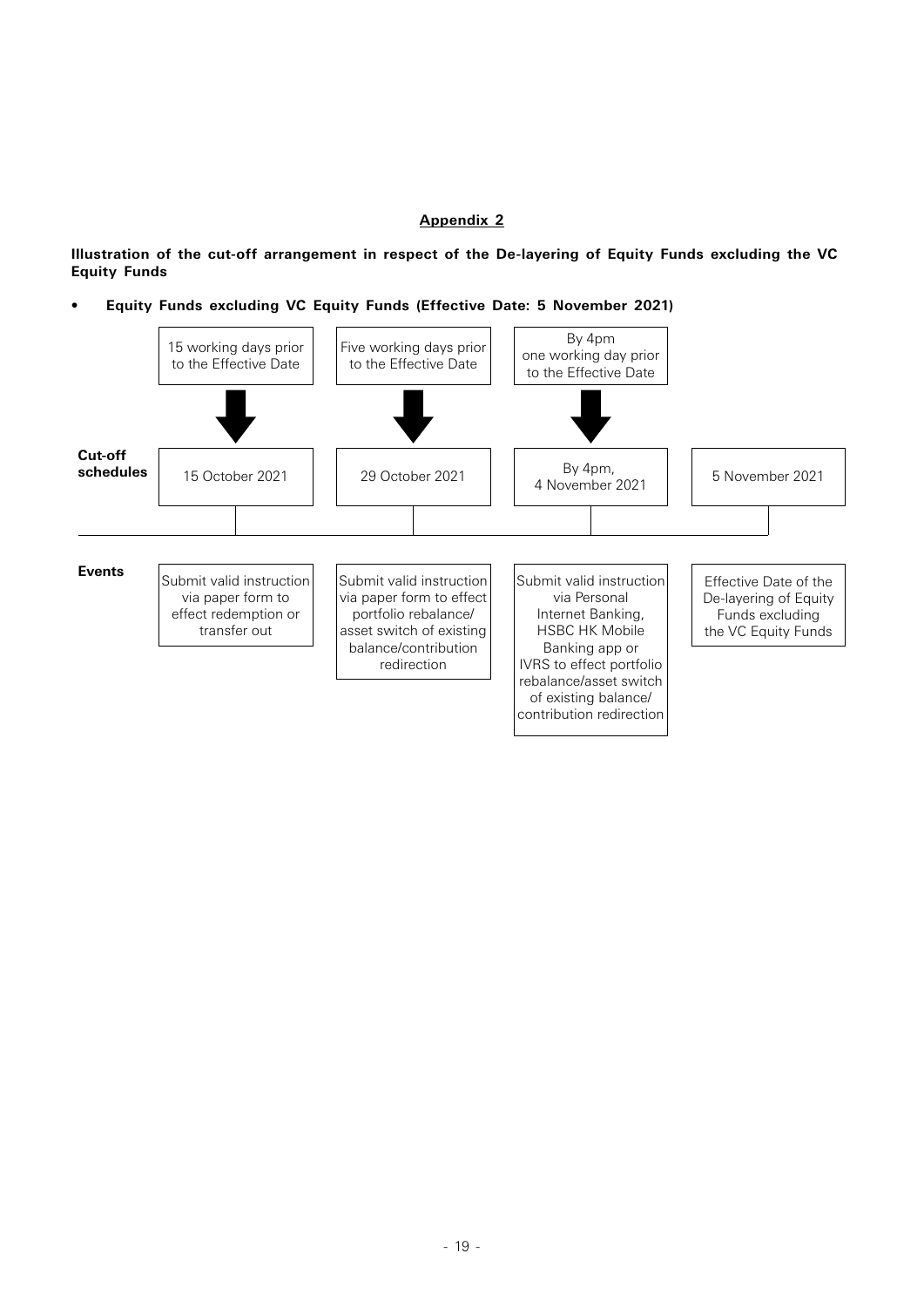**Illustrations of the cut-off arrangements in respect of the VC Equity Fund Restructuring (together with the Name Change and the De-layering of the VC Equity Funds)**

**• ValueChoice Asia Pacific Equity Fund (Effective Date: 12 November 2021)**

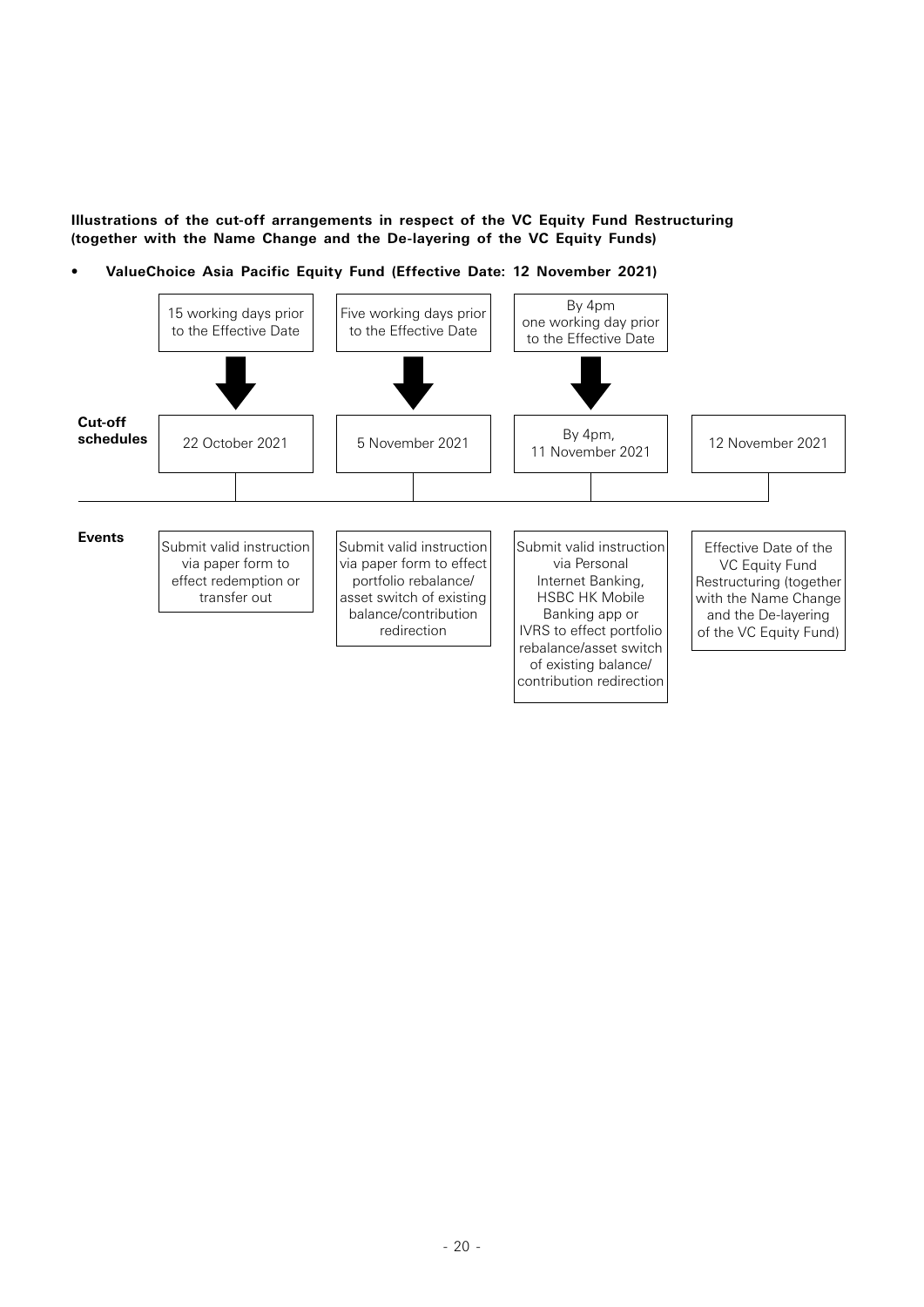

# **• ValueChoice US Equity Fund (Effective Date: 19 November 2021)**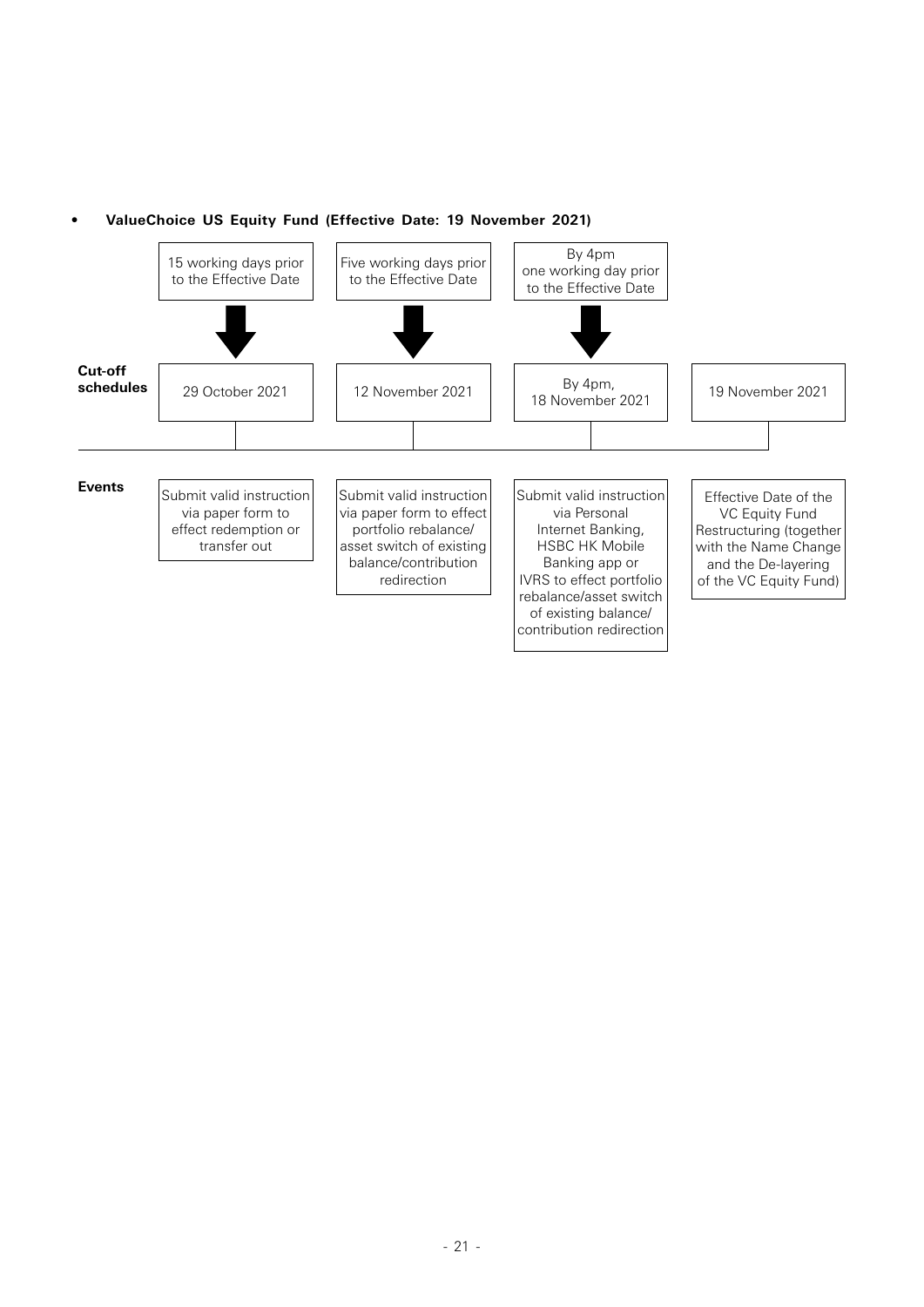

# **• ValueChoice European Equity Fund (Effective Date: 26 November 2021)**